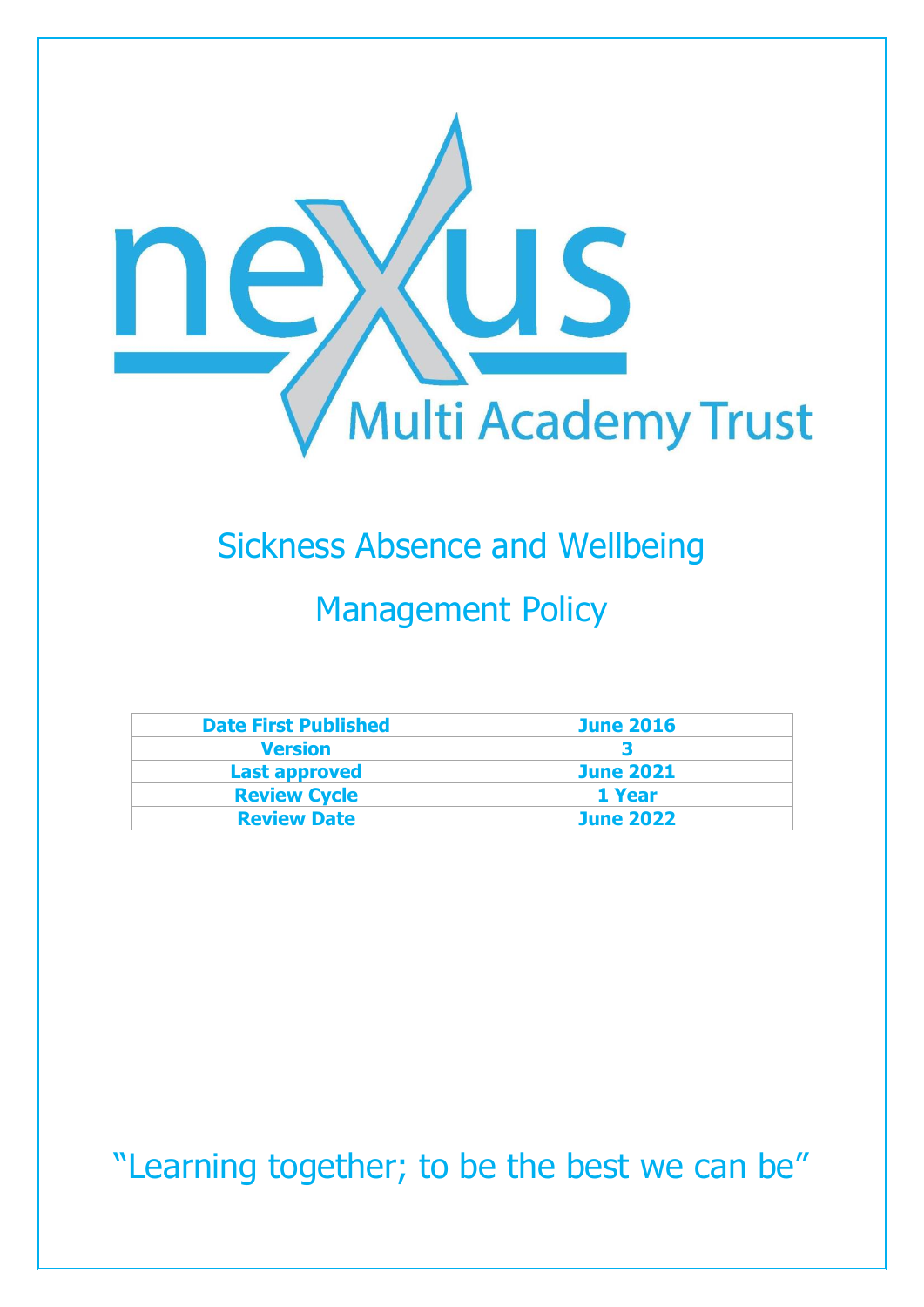

## 1. Scope

1.1.This policy relates to all schools and settings across Nexus MAT and supersedes any local policies and procedures that have been in use prior to the academy conversion. Where required, an individual Nexus MAT academy – in agreement with the Trust Chief Executive Officer - may publish a supplementary policy guidance document or procedure in line with this policy, to ensure that any idiosyncrasies associated with that specific school are covered in their local policy library.

### 2. General

- 2.1. Absence from work, as a result of ill health or wellbeing, is likely to be a natural event throughout the career of any employee. Illness has a debilitating effect on the individual, which has an impact on life both at home and at work. This procedure is designed to help people managers and colleagues understand the steps in the process and to outline the way in which the Trust would like absence from work to be managed sensitively.
- 2.2.Health and Safety legislation regarding work, places a duty on an employee not to act in a manner that could put themselves or others at risk and also on employers to ensure the work processes, systems, and environment do not put employees at risk. The Trust's Sickness Absence Procedure is designed to provide some degree of protection for both parties in this regard by following a prescribed procedure and by completing the appropriate documentation. This process will help to provide essential evidence about the nature of factors, which may be affecting the employees' attendance.
- 2.3. This document and appended Notes of Guidance for Line Managers are designed to outline the management and monitoring process that will apply should employees experience ill health or wellbeing while in employment.
- 2.4. The policy and procedure established by the Trust requires that reasons for absence will be established and that employees will be seen on return to duty to ensure they are fit to be at work.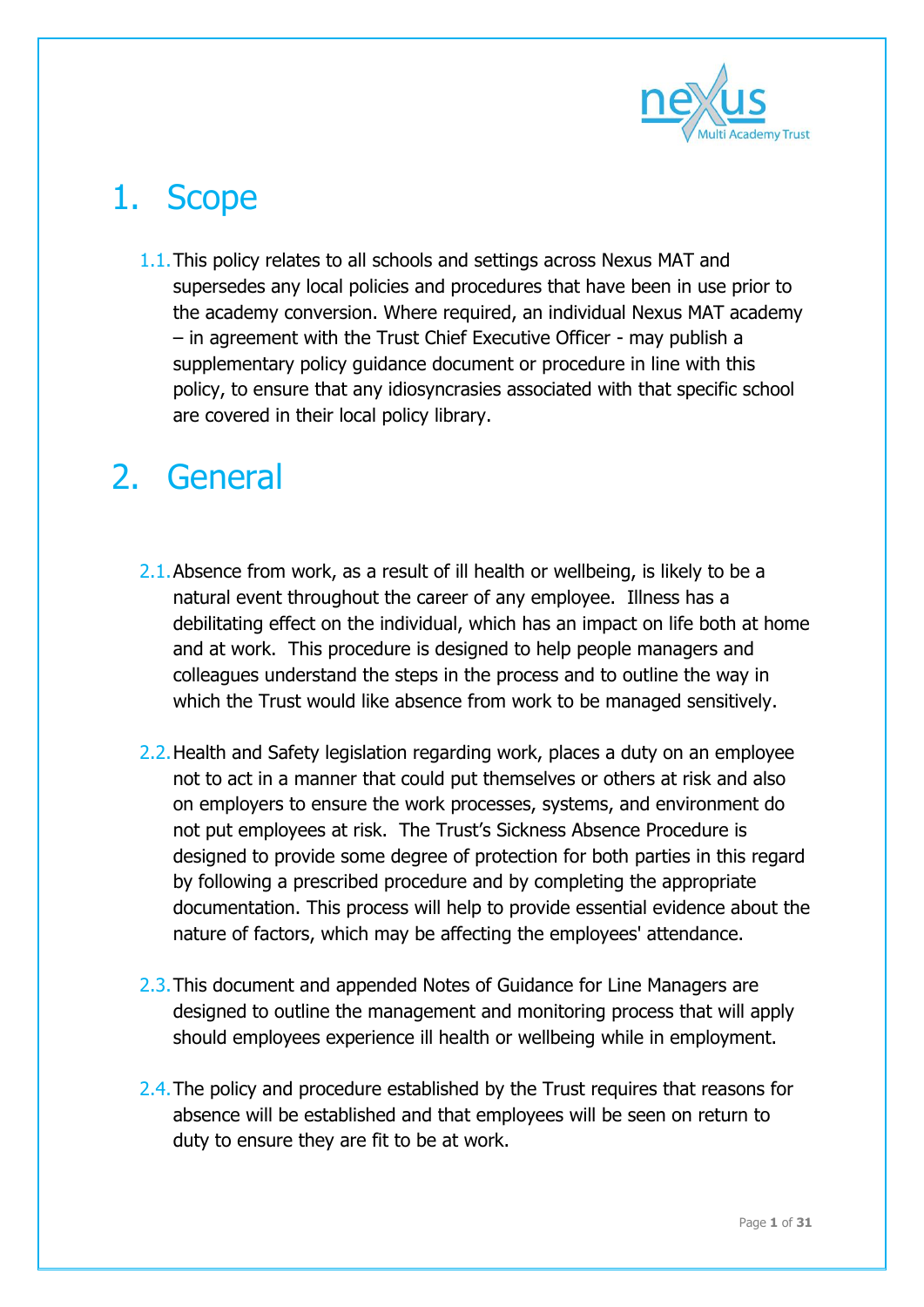

- 2.5. An employee will be required to attend a formal interview when their absence record gives cause for concern. This may be as a result of either frequency of absence or reason where this may suggest that there is an underlying cause with an impact on their capability to perform the duties and responsibilities of their post. Employees have the right to be accompanied at any formal stages by a work colleague or Trade Union representative.
- 2.6. It is clear when illness occurs the primary aim should always be to seek to assist the employee to return to full fitness as soon as possible. It must be recognised that while ill health affects home life there are also significant implications for the Trust from an employee being absent from work. There are important implications for colleagues covering for the absent employee and coping with any extra work. The delivery of an efficient service to customers may be affected and there is also increased managerial time resulting from making arrangements to cover for the absence. The efficient management and monitoring of sickness absence ensures the Trust and its constituent academies responds to the individual issues highlighted in any period of absence.
- 2.7. Such pro-active intervention can identify at an early stage any underlying problems, which may be preventing regular attendance at work. In following the steps recommended in this document line managers should help to ensure colleagues are not at risk while at work, are able to attend work more regularly and thereby also reduce the adverse impact on Trust provision and costs.
- 2.8. Employees are required to comply with the various elements of this procedure in order to qualify for occupational sickness payments under the Trust's Occupational Sickness Payment Scheme, including the understanding that regular contact with managers is essential in order to provide support and guidance to help facilitate a return to work. They should also keep their Line Manager fully aware of the likely duration and progress through treatment during any period of ill health or wellbeing.
- 2.9.Line Managers are required to ensure employees are fully aware of the various stages of the procedure and are required to implement this procedure and apply the various stages of the process in accordance with the advised timetable.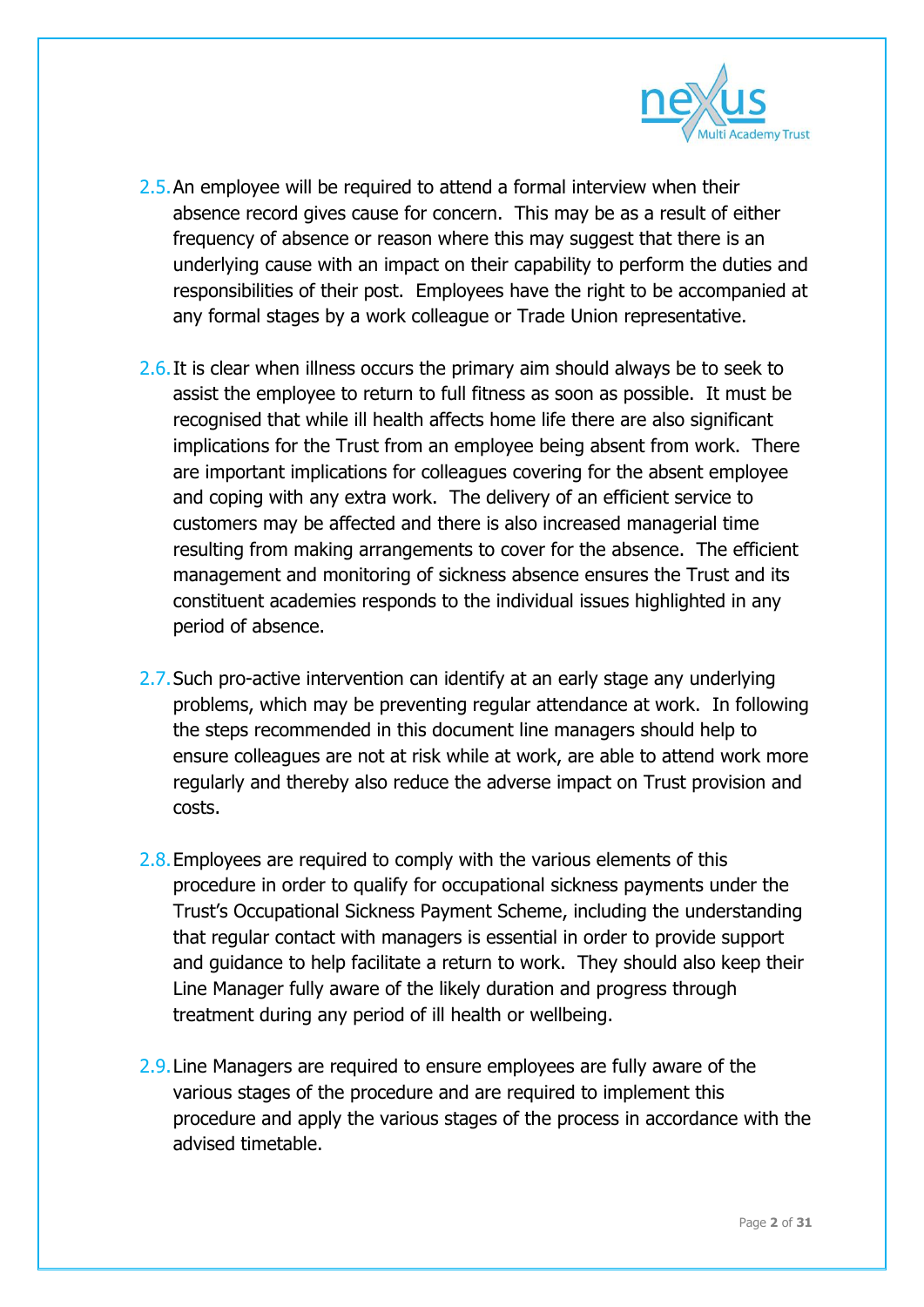

### 3. Types of absenteeism

- 3.1.Absence will tend to fall into one of the following categories; unauthorised absence, long term absence (in excess of four weeks); short term intermittent related absence (up to one/two/three week absence with similar/related conditions); short term apparently unrelated absences (odd days with a variety of reasons).
- 3.2.Cases of industrial injury should be investigated separately and statements taken from the individual and any witnesses. Line Managers need to take whatever steps are necessary to ensure they fulfil their duty of care towards an employee. This requires that they establish there are no ongoing issues that may affect an employee's ability to return and remain fit for work.

#### 3.2.1. Unauthorised Absence

Occasionally employees fail to comply with the absence notification system, which results in pay being stopped. In such a situation, the management may have no option but to treat the matter, initially, as absence without reason and, therefore, as potential misconduct. Having given the employee the opportunity to explain their absence, it may be necessary to arrange a disciplinary interview to determine if there are any genuine, mitigating circumstances to take into account. Should no satisfactory case be made, a warning may be issued in accordance with the Trust's disciplinary procedures rather than the Sickness Absence and Wellbeing Management Procedure.

#### 3.2.2. Short Term Intermittent Absence

- 3.2.2.1. Persistent unrelated sickness absence, where regular patterns of one, two, three or four days absences for a variety of reasons have been established, may require the individual to be issued with a warning in respect of this absenteeism.
- 3.2.2.2. Persistent intermittent sickness absence where there are related reasons, i.e. due to an underlying medical condition may require consideration under the Disability Discrimination Act. In cases of disability, advice is available from the Trust's Human Resources advisor on the handling of such cases.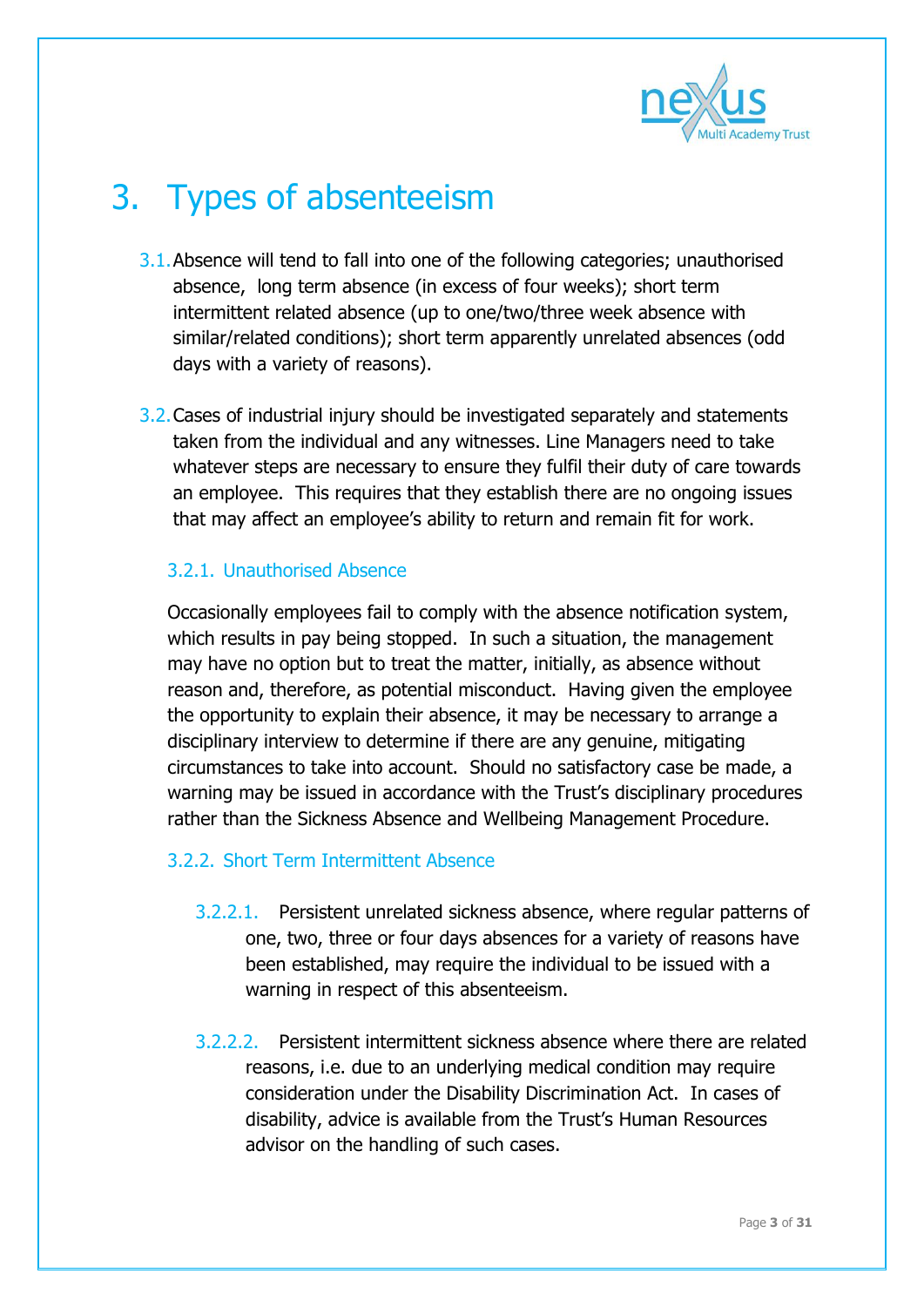

#### 3.2.3. Long Term Absence

- 3.2.3.1. Regular contact between the employee and the line manager is vital and it is recommended good practice by the British Occupational Health Research Foundation that initial verbal contact should be made within the first two weeks of absence to see if any early assistance might be appropriate and thereafter at least once every two weeks in order for managers to enquire about their wellbeing.
- 3.2.3.2. Early assistance could entail referral to counselling or advice about seeking physiotherapy or other specialist appointments in liaison with their G.P. Employees with long unbroken spells of serious illness should be referred, at management discretion, for discussion with the Trust's Human Resources Advisor but no later than 4 weeks after going absent. In liaison with the Line Manager medical advice will be sought where appropriate. Where individuals are incapable of attending a meeting with their Line Manager, a HR Consultant is available to accompany them on a visit to the employee, at home or other agreed location if necessary, to ascertain details of the individual's condition.
- 3.2.3.3. Employees may be referred for an initial medical assessment after six to ten weeks' continuous absence dependent upon the nature of the illness, prognosis for recovery and the need to identify any possible adjustments or modifications to the job, which might allow an early return to work. In other cases such a referral might be needed when a decision is to be taken on employment or after illness to ensure a return to work will not put the employee at risk.
- 3.2.3.4. In cases where the employee is diagnosed as being permanently unfit for work of a particular kind, reasonable adjustments and/or suitable alternative employment options will be explored before any arrangements are made for retirement on grounds of ill health. In those cases where the employee is unable to return to work in the foreseeable future, similar consideration will be given, but ultimately there may be a requirement to take a decision regarding future employment. Consideration will be given in these circumstances to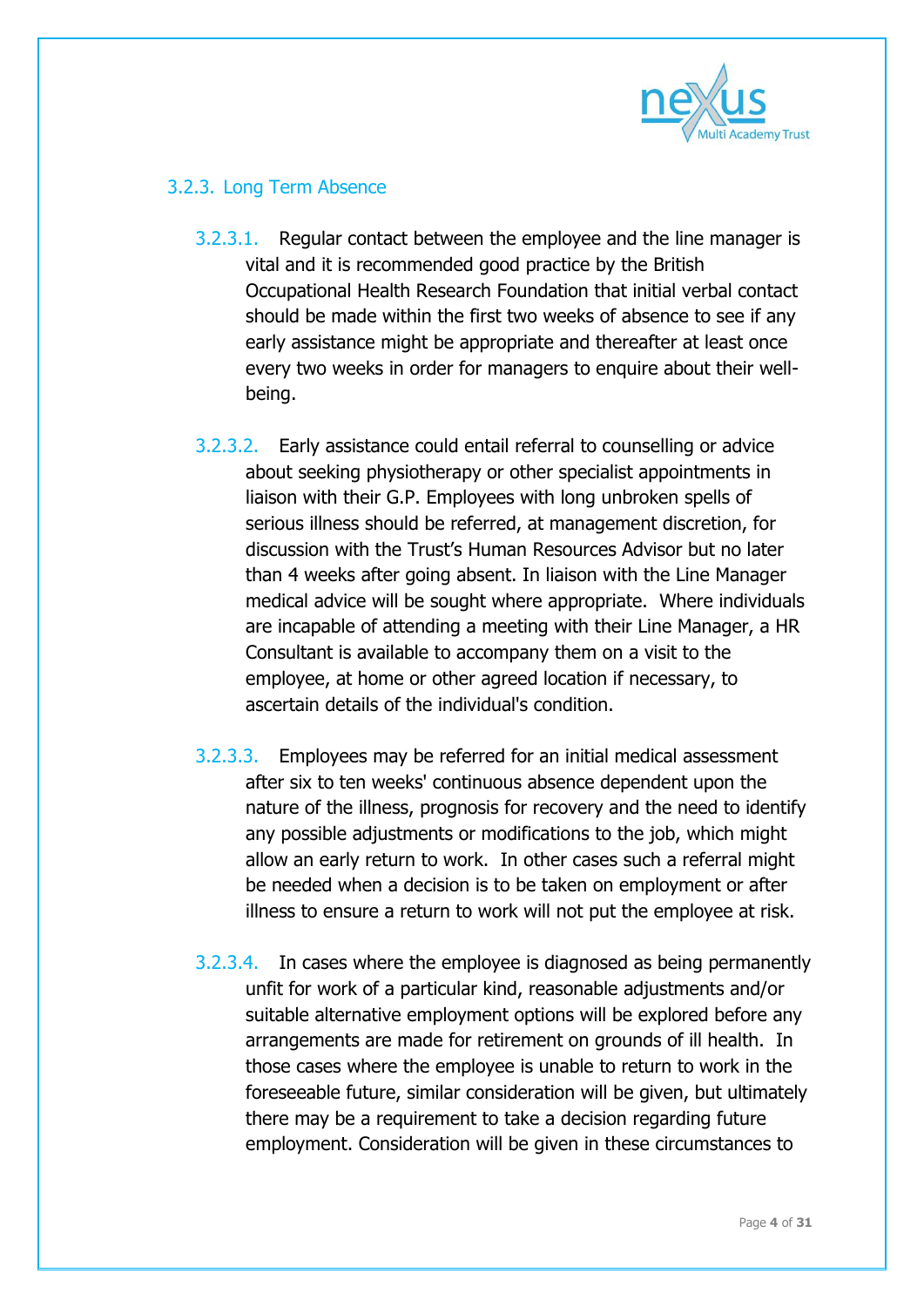

the employee's age, length of service, sick pay and pension entitlements.

- 3.2.3.5. In all cases there is a need to balance the employee's likely future health picture and anticipated recovery period against the employer's need for the job to be done.
- 3.2.3.6. Given the nature of some illnesses, apparently unrelated sickness absence may, at any time, be diagnosed as attributable to a specific medical condition. Employees who have been issued with warnings may become long-term absentees and the procedure for handling these individuals and those suffering from the effects of industrial injury, will have to be varied as appropriate.

#### 3.2.4. Accidents

- 3.2.4.1. These could occur while at work and performing the employee's normal duties. Records should be filled in as soon as practicably possible after the accident occurs. The employee should complete an accident report form and a line manager should investigate the circumstances of the incident. This should include talking to and obtaining statements from any pertinent witnesses and drawing sketch maps of the vicinity, noting weather conditions, work environment, protective clothing etc., and any other relevant matters.
- 3.2.4.2. An accident at work resulting in absence from their job of 3 days or more should be recorded as a reportable accident in line with the Trust's Health & Safety Policy. Accidents at work are always to be investigated and should inform practice to avoid these re-occurring. Similarly, frequent accidents reported by the same employee may identify a training need or performance issue that should be urgently addressed.
- 3.2.4.3. Accidents outside of work as a result of a third party, for example in a car accident, should lead to investigation of the circumstances. In these cases, an employee's occupational sickness payments are advanced on the proviso these monies are reclaimed from the Third Party.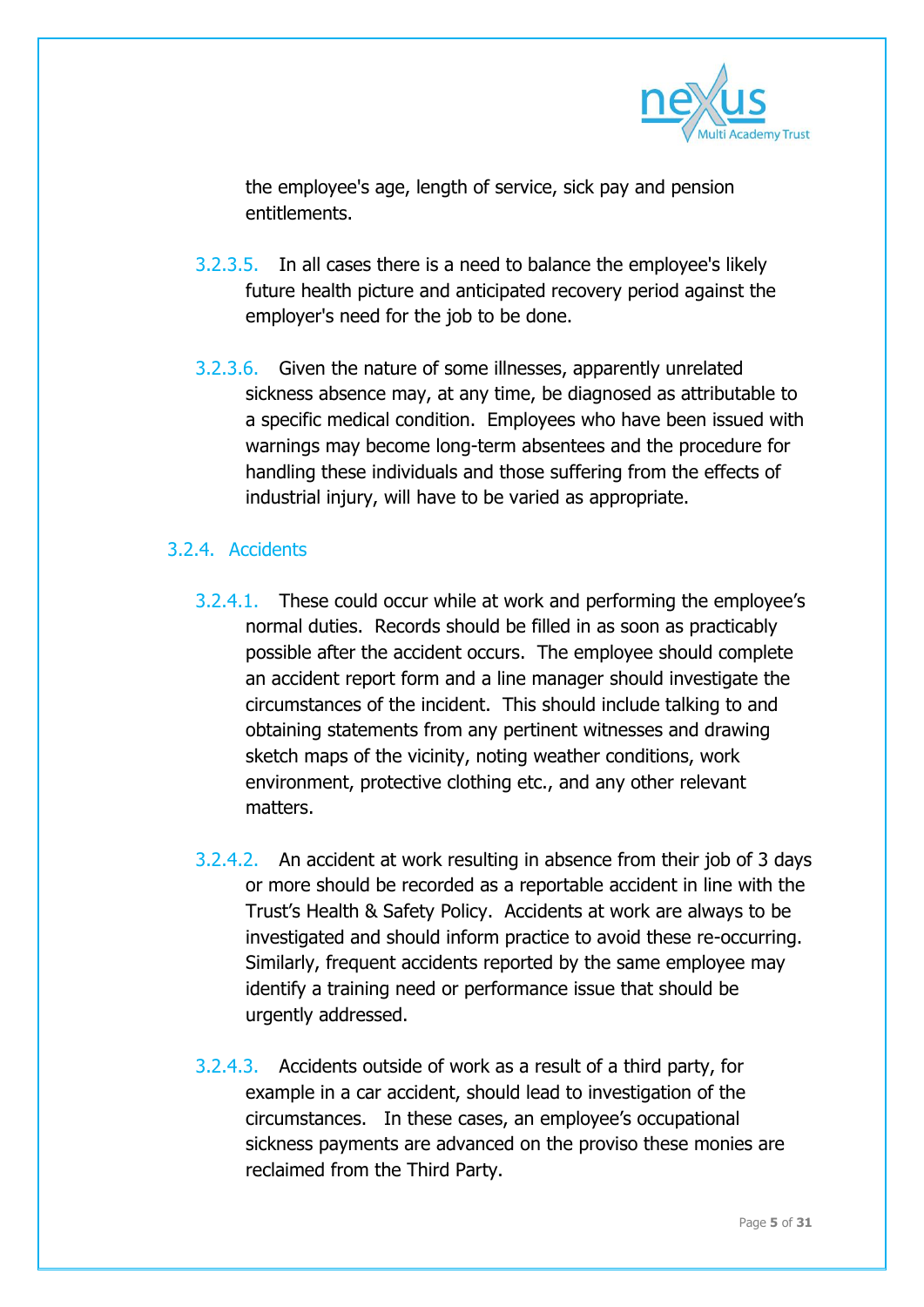

3.2.4.4. Accidents as a result of pastimes, sports or while on holiday could also be covered by insurance and therefore any claims or monies received in respect of lost wages should be repaid to the Trust to offset the occupational sickness payments advanced during the absence of the employee.

#### 3.2.5. Absence related to a Disability

- 3.2.5.1. When an employee is absent from work and the absence is related to a disability, managers need to consider with sensitivity, whether any reasonable adjustments are necessary to assist an earlier return to work, limit future absence and support the employee in achieving an appropriate level of attendance. If reasonable adjustments are being considered, guidance and support should be sought from the HR advisor, who may also be able to advice about external sources from which to access further assistance. Examples of reasonable adjustments could be:
	- **EXTENDING THE EXTENDING EXTENDING r**
	- **PEDITION IS DEPETED FOR THE PROPERT:**
	- **n** modifying days or hours of work;
	- **nodifying duties:**
	- **•** Disability leave.
- 3.2.5.2. All sickness absence must be recorded by the school office; this includes absence related to a disability. When individual sickness absence records are being examined, managers should identify disability related absence in order to consider if any appropriate adjustments can be put in place to address the underlying reasons for absence. Disability related absence will not be discounted when determining appropriate action under the Trust's sickness procedures.
- 3.2.5.3. The Trust offers, as a reasonable adjustment, up to 7 occasions Disability Leave for those employees who have a disability as defined by the Disability Discrimination Act for assessment, treatment and rehabilitation, this includes hospital check-ups,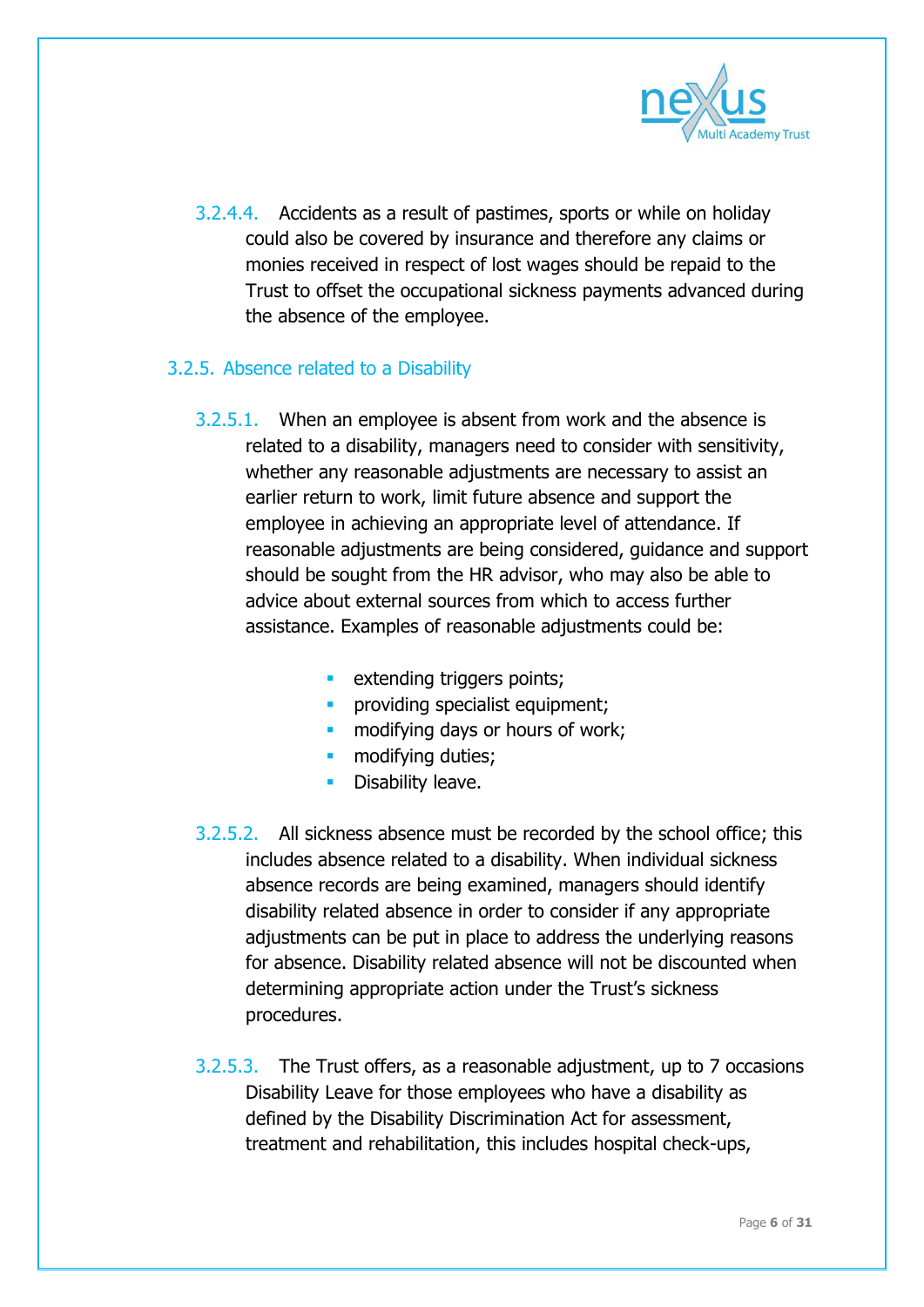

medical appointments etc. More information about this can be found in the Trust's Disability Leave policy.

#### 3.2.6. Unwell at work

3.2.6.1. Should an employee become unfit for work whilst in the workplace, managers should ensure that they are able to get home safely. As the employee has attended work on that day, this day would not normally be counted as the first day of sickness. The first day of absence is when an employee is unable to attend in the workplace. However managers should note that if this happens regularly then they may need to meet with the employee to discuss.

### 4. Reporting absence

#### 4.1.Telephone Contact

- 4.1.1. Arrangements should be communicated to employees, normally on appointment and as part of the induction process, which outline the steps an employee is required to take to inform the school if they are unable to attend for work. Employees should familiarise themselves with the document "What To Do When You Are Ill".
- 4.1.2. The employee makes first contact with work by telephone, verbal contact should be made rather than sending a text message or e-mail, ideally before the time they normally start work, or as soon as practicably possible so that contingency plans can be put in place to cover for the absence. Generally, a specific contact name is provided who should be contacted by a designated time – this will usually be the school office. If the manager is not the person taking the message, then it should be made clear that the manager may attempt to speak to the employee as soon as practicable to check on their wellbeing.
- 4.1.3. Telephone messages need to record certain important details to facilitate school planning such as identifying the employee, where they work, their job title, illness and anticipated length of absence. Regular telephone calls should be made by the employee to update their manager on their progress and if employees are unable to return on the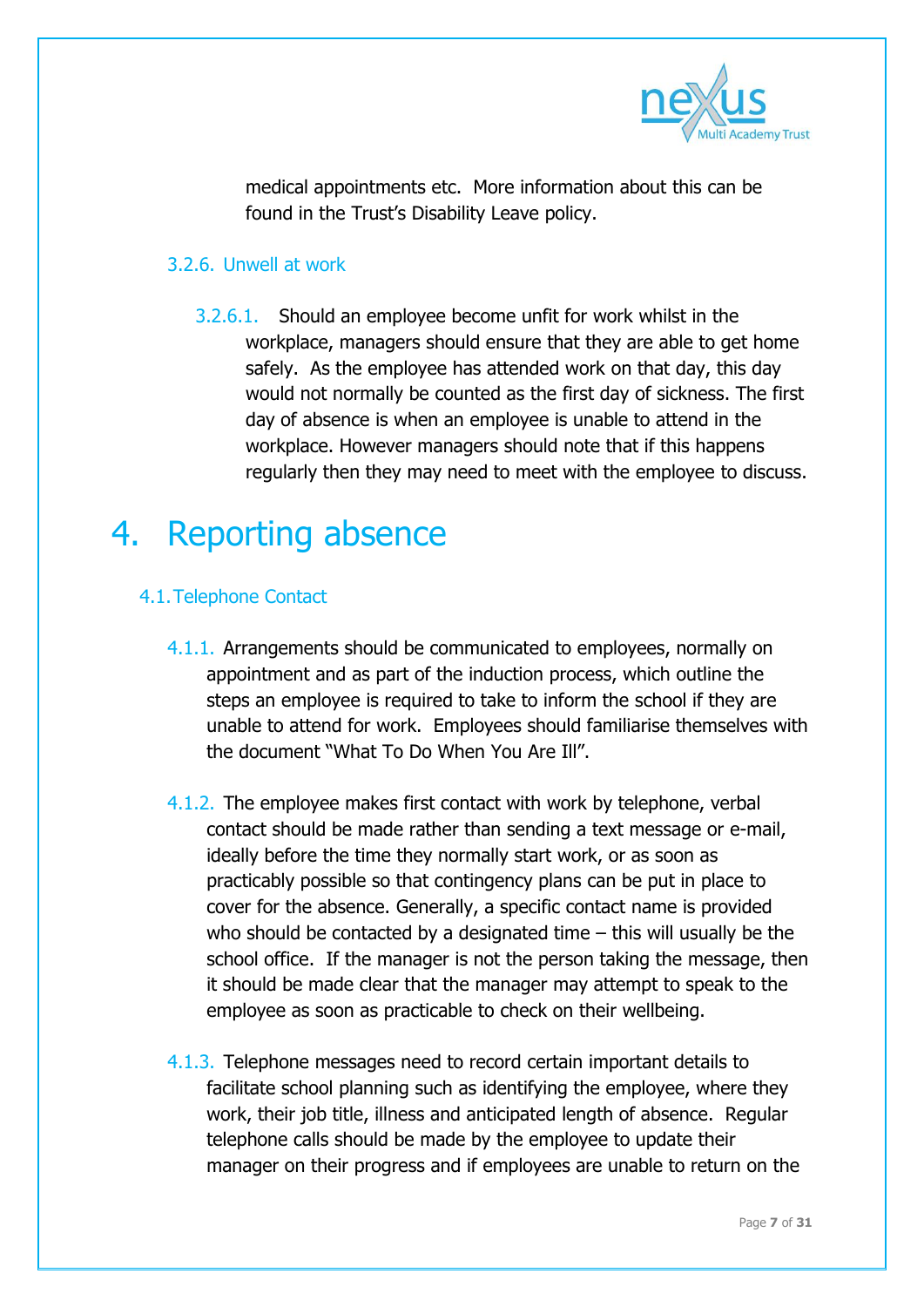

anticipated date, a further telephone call should be made to notify the Line Manager of the revised return to work date.

4.1.4. The School Business Manager/Office Manager should ensure that the sickness absence details are recorded on the required systems in school and centrally and ensure this is kept up to date.

### 5. Records

- 5.1.Employees need to be aware that a record will be maintained throughout their employment detailing the days absent and reasons for absence from work due to ill health. These records are necessary to calculate entitlements to occupational sick pay and to help Line Managers identify at an early stage any underlying patterns or causes of sickness absence.
- 5.2.All schools have established procedures for regularly reviewing the absence records of their employees under their duty of care. All sickness absence should be recorded electronically by the school Business Unit to provide an accurate record of sickness absence. Line Managers should identify, by the process of regular and systematic review of their employee's absence, if absence levels are high or patterns/incidences of absences are evident.

### 6. Documentation

- 6.1.Employees are required to complete a Self-Certification Form (**Appendix A**) for every occasion of absence covering up to the first seven days of any absence. Medical certificates issued by a G.P. or Hospital should be submitted for absences continuing after seven days.
- 6.2.The school management team are required to record reasons for absence and to maintain sufficient evidence of the content of discussions to satisfy their duty of care. Where there are specific sensitivities, a record may be overseen by the Headteacher only. A Return to Work Interview Form is required to be completed which records the brief details anticipated at the short return to Work Interview.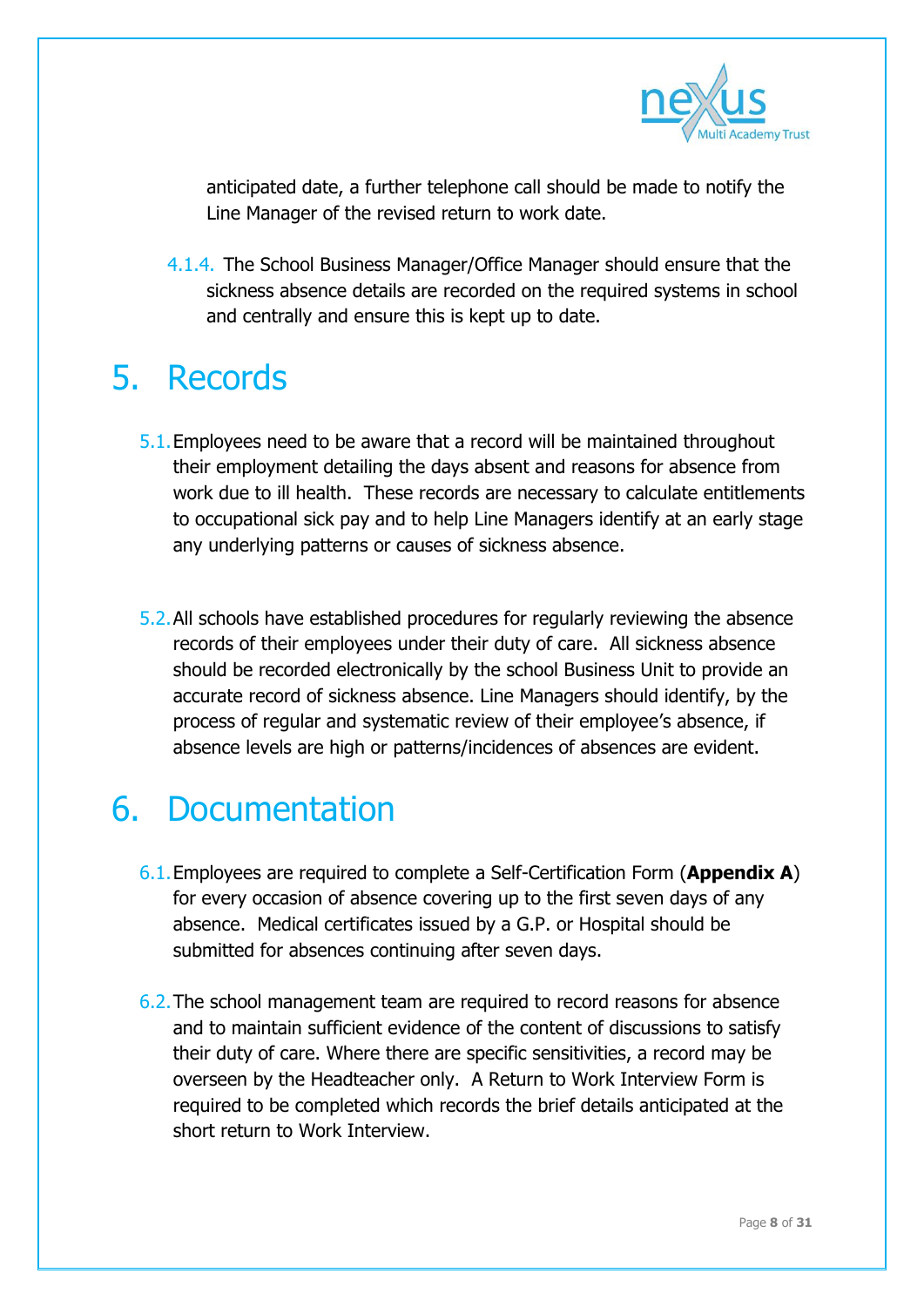

- 6.3.Following formal sickness interviews a letter should be sent to the employee outlining the content of the discussion and any recommendations or expectations for the future. A copy should also be made and filed on the individual's personal file.
- 6.4.The Trust has template letter content for use during periods of sickness absence. Whilst these are provided as guidance this does not mean they cannot be varied as appropriate to reflect the discussion that took place and the circumstances relating to each particular employee. Line Managers should exercise careful judgement about the language used in these letters.

### 7. Criteria to see employees

- 7.1. In order to satisfy the duty of care under Health & Safety legislation, managers will need to demonstrate that they have responded to patterns, frequency and reasons of absence. The records provided by self-certificates, G.P.'s medical certificates, and return to work interviews provide the basic information from which managers can start to discharge their duty of care. Frequent or prolonged absence, which affects an employee's capability to perform the duties and responsibilities of their post as often as is required, will necessitate a formal interview with that employee. Similarly absence that may be claimed to be attributable to circumstances at work must be carefully investigated.
- 7.2.As a Multi-Academy Trust it is recognised that some employees have transferred to the Trusts employment via TUPE under academisation, whereby all terms and conditions of employment from the previous employer/relevant local authority have been transferred. A summary of absence review process **(Appendix B)** shows the minimum criteria be adopted and absence trigger points for when formal interviews should take place for employees in these circumstances as per the relevant authority. For employees who have transferred employment due to academisation the relevant Absence Management Policy can be obtained from the Trusts HR Advisor.
- 7.3. For all employees new to Trust employment or those starting a new role in their school or team post-conversion (including Central Trust staff) the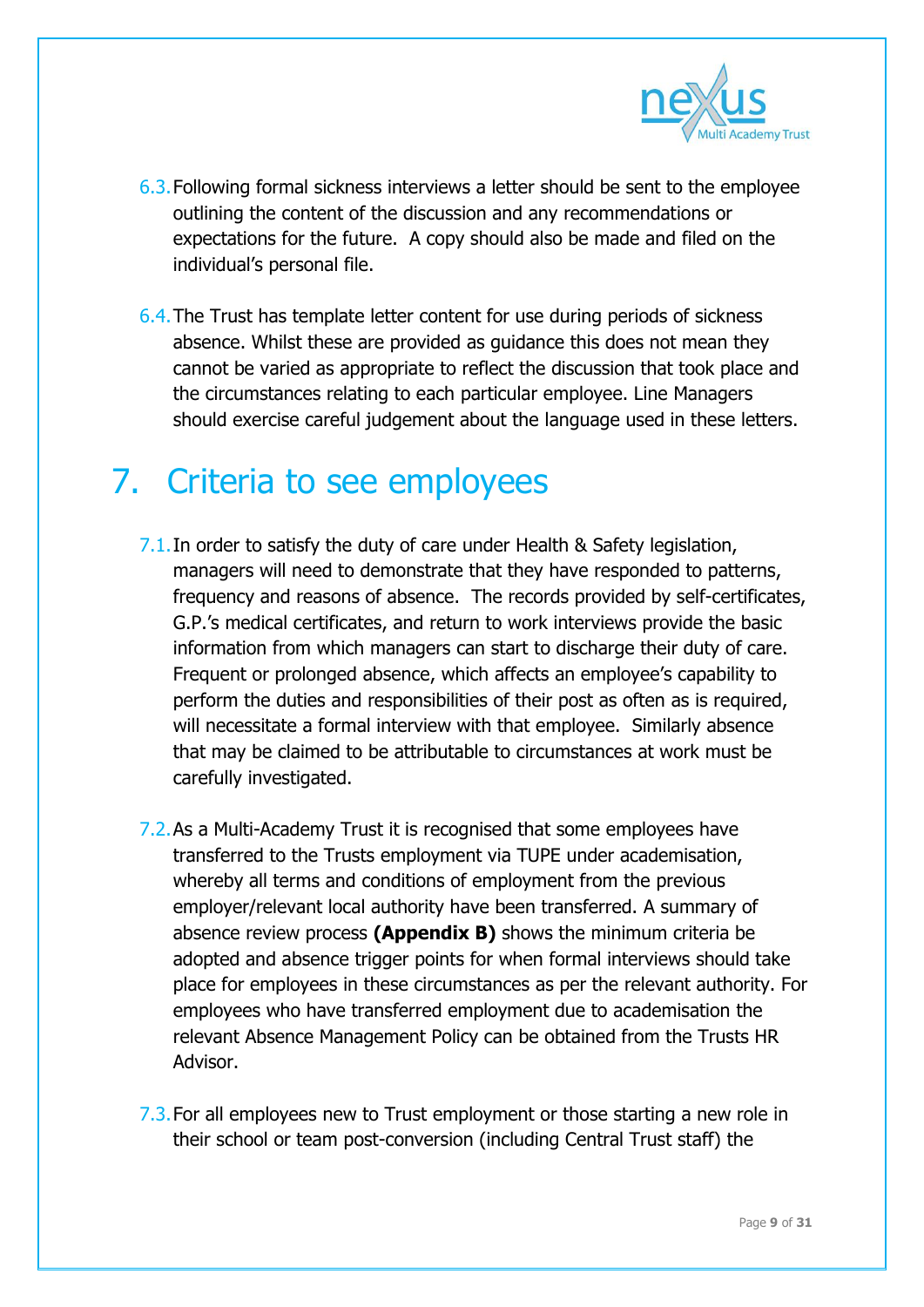

Absence Management process within this policy is to be adopted (**Appendix B)**

- 7.4.As a general rule it is recommended that the following minimum criteria be adopted for when formal interviews should take place:-
	- <sup>3</sup> 3 occasions or 2 working weeks in a 3 month period (or school term, whichever comes first)
	- <sup>4</sup> 4 occasions or 3 working weeks in a 6 month period
	- **5** occasions or more in a 12 month period
	- A continuous absence of over 20 days

The trigger points are pro-rata for part-time employees.

- 7.5.In some circumstances Line Managers may be concerned about an employee who does not meet the above criteria. It must always be the case that Line Managers discharge their duty of care by seeing, discussing and recording the outcome of those discussions with the employee to ensure all reasonable steps are being taken to help colleagues to attend work as regularly as possible. Following any formal meeting there should be notes of the discussion and a letter to the employee that should be copied and recorded on the personal file. There is a Sickness Interview Form to assist managers through formal reviews.
- 7.6. Where the sickness absence trigger points have been breached then line manager action needs to be taken.

### 8. Interviews

- 8.1.Return to Work Interviews by Line Managers, Supervisors, etc.
	- 8.1.1. These notes should be read in conjunction with the Notes of Guidance for Line Managers and Supervisors in **Appendix D** to this document.
	- 8.1.2. Line Managers should meet each employee immediately on their return to work, or as soon as possible after any period of absence. This meeting will ensure Line Managers know and record exactly the reasons for absence and that on returning to work the employee is able to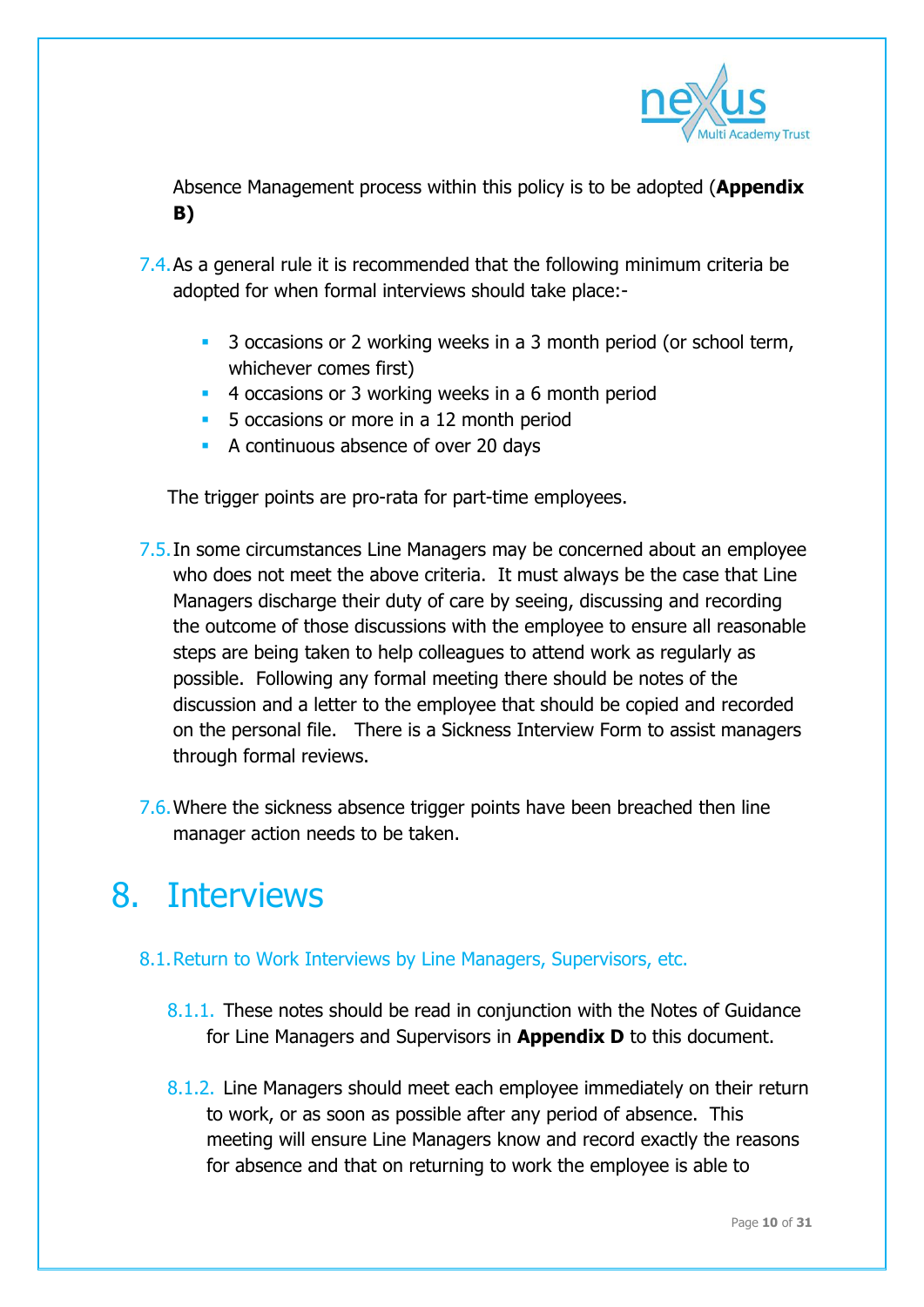

resume the duties and responsibilities of their employment. Employees may request for a manager of the same sex from their department rather than their immediate manager if of the opposite sex, if they feel uncomfortable discussing sensitive issues.

- 8.1.3. In undertaking their responsibilities in relation to the latest absence Line Managers have an opportunity to review the employee's overall record. Line Managers should initially welcome the employee back to work and record the necessary details on the prescribed documentation. The brief discussion should satisfy the duty of care to ensure the employee is fit to return to either the full duties of their job or the agreed duties as detailed on the Fit Note from their GP. In the vast majority of cases it is anticipated this interview should be all that is required.
- 8.1.4. Dependent upon the length of the absence or frequency of previous spells of absence, it might be appropriate to help employees recognise, at the brief return to work interview, the impact their level or frequency of absence has had on the service and their colleagues. There is also an expectation at this Return to Work interview, if the employee's record demonstrates that the sickness triggers have been met, Line Managers indicate that there are concerns about the employee's absence record and that a formal review will need to be held in the near future. In this situation it may be useful to arrange a date for the formal review and remind the employee that at this meeting they may be accompanied by a recognised TU representative or work colleague.
- 8.1.5. This early part of the process is recorded by employees having to complete the Trust Self-Certification Form (**Appendix A**) which should be obtained from the school office on the employee's return to work after any spell of absence. This is the absence record and should contain the necessary details requested on the form. A failure to complete this form or provide the information required will lead to a delay or non-payment of occupational sickness pay.
- 8.1.6. The Self-Certification Form should be submitted to the School Business Team to ensure employees are paid and Line Managers should complete their own record of the details shown on the Self-Certification Form by completing a Return to Work Interview Form (**Appendix C**). The original should be retained locally in the personal file so that Line Managers may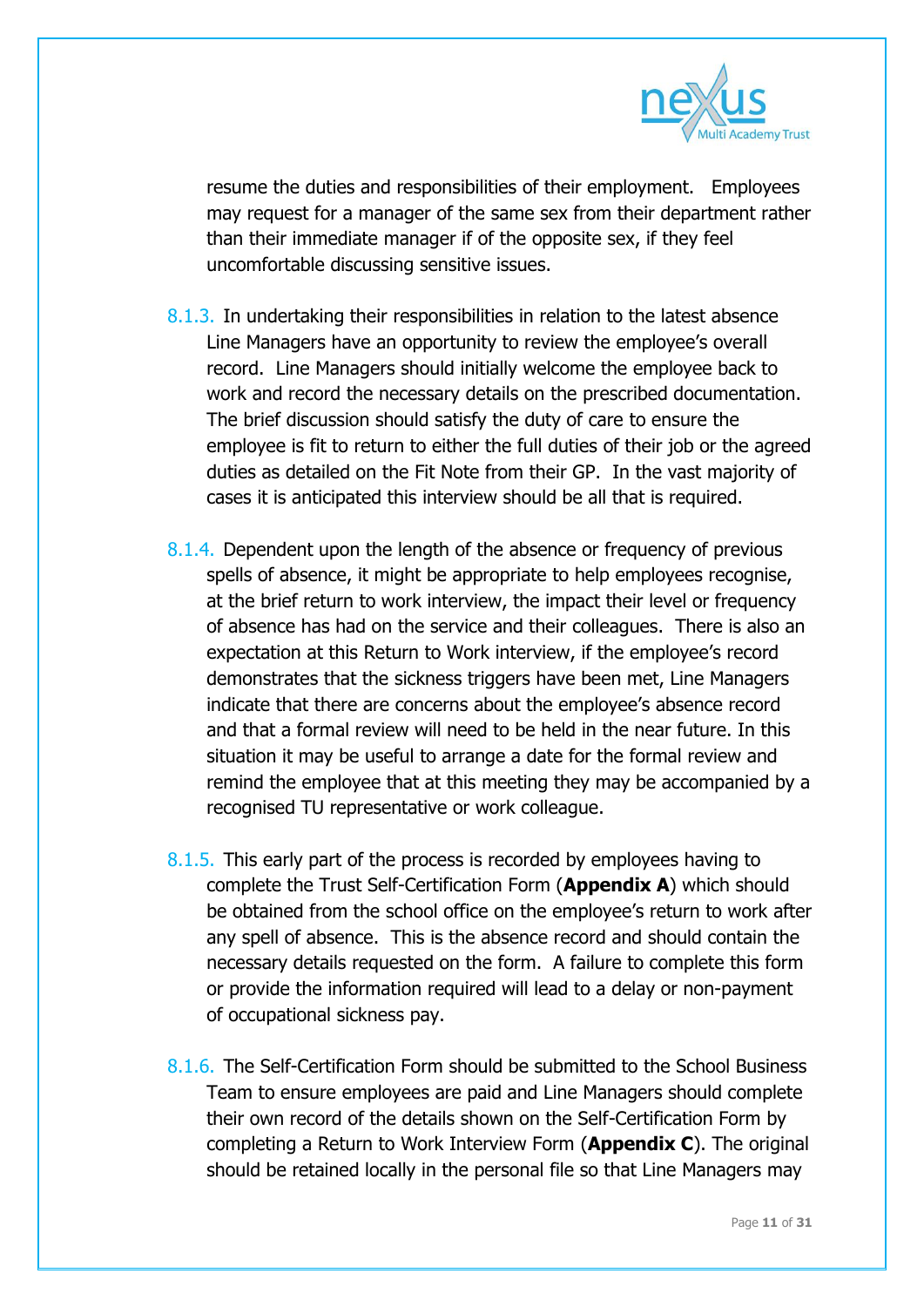

refer to it to inform future considerations under the Sickness Absence Procedure. Basic notes about any relevant comments made at this stage of the Sickness Absence Procedure can be kept in a diary or by preparing a very brief file note detailing in summary the content of the discussion.

#### 8.2.First Formal Attendance Review Interview (Stage 1)

- 8.2.1. If it is considered appropriate, due to the nature of the absence from work or where the recommended minimum criteria are exceeded, a first formal review of absence should take place. Employees should be invited in writing giving 5 working days' notice and given the opportunity to be accompanied by a Trade Union or work colleague as their representative. The object of the interview should be to establish the facts of the latest absence, reason, treatment, medication and the likelihood of possible future absence.
- 8.2.2. Examples of anticipated potential outcomes following this First Formal Interview are outlined below:
- 8.2.3. If the attendance is considered likely to improve because of a temporary period of sickness/injury (e.g. broken bones, operations), and normal working has or is likely to resume, the interview should be quite brief. A check will need to be made to ensure that the employee is able to sustain their return to work and there are no outstanding issues.
- 8.2.4. A letter should be sent to the employee and a copy retained on the personal file. From the date the meeting took place the formal review period remains in effect for 6 months. Should the individual's absence improve during the 6 months, the outcome letter will be disregarded after this period of time.
- 8.2.5. Following the First formal review, if the employee is absent from work for a further 5 days or 2 occasions within the 6 months' review period a further formal meeting must be held. This meeting should consider all the circumstances and representations from the employee. If the circumstances are accepted, then a further review period should be applied within which absence will be monitored.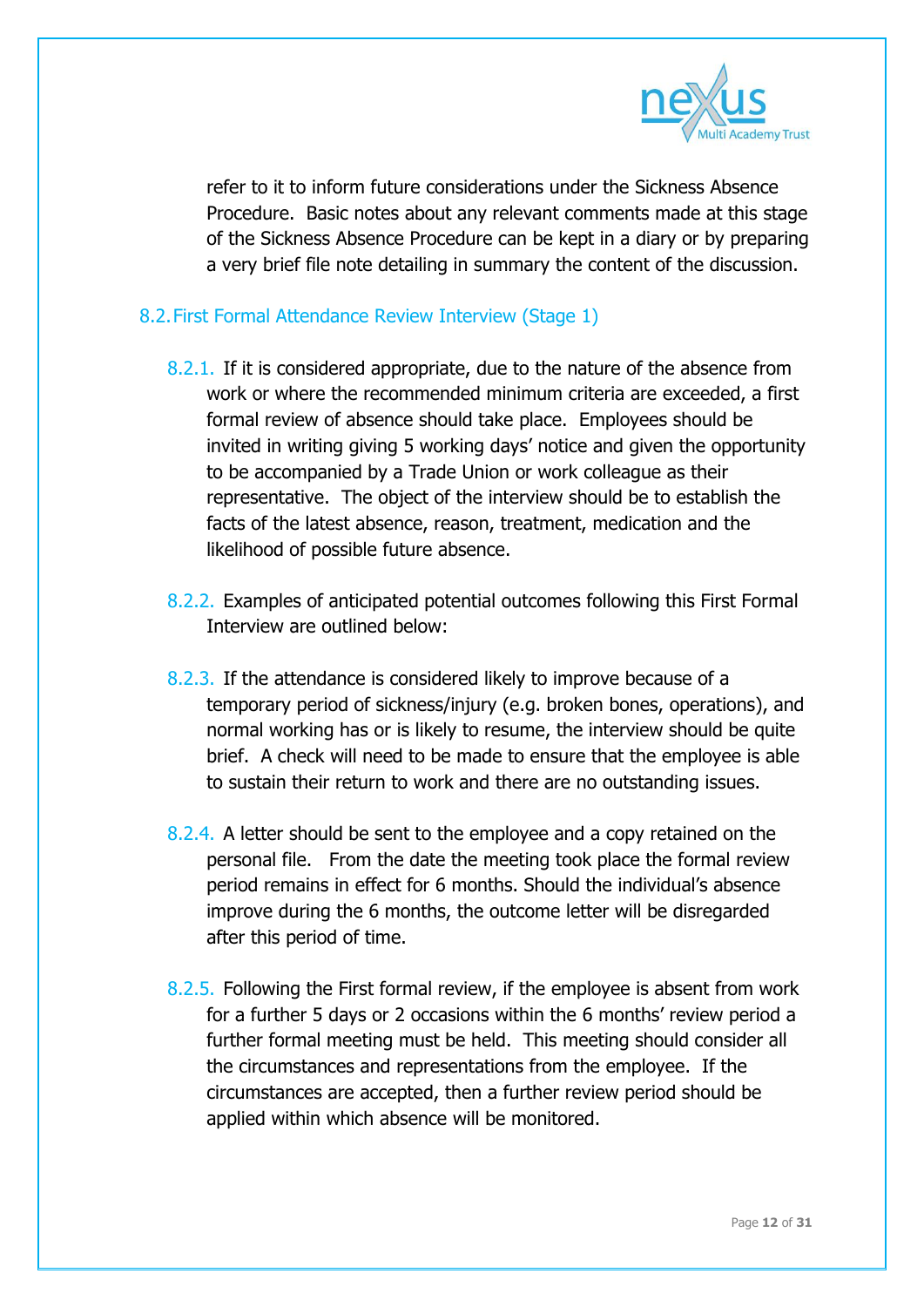

- 8.2.6. If the employee's absence record has not improved and the circumstances and representations are not accepted the employee should be issued with a written warning within the procedure.
- 8.2.7. If there is the possibility of an underlying medical problem, ask sympathetically, for as much information as is available, bearing in mind issues about confidentiality. In these circumstances, employees should be advised that a member of the Trust's HR Advisory service is available for advice/assistance. In cases not referred at this stage, the detail of discussions with the Line Manager should be summarised in a letter to the employee and copied for file. Under the normal review process, if more absence is recorded then advice should be sought from the Trust's Human Resources Advisor.
- 8.2.8. Information provided at Return to Work interviews or later Formal Interviews may indicate issues that could require the assistance of outside agencies. In these cases advice should be sought from the Trust's Human Resources Advisor who may direct employees to Occupational Health, external support providers, counselling services where appropriate.
- 8.2.9. An underlying medical condition, which appears to be having a significant and long-term effect upon an employee's ability to perform normal day to day activities, should warrant more detailed analysis. This could take the form of a referral to for Occupational Health advice or consideration of reasonable adjustments or redeployment opportunities. Advice on these matters should be sought from officers of the Trust's Human Resources Advisor.
- 8.2.10. If there is no apparent underlying medical reason for the high level or high incidence of absence, and having established that there are no work related problems, you should inform the employee you expect to record a significant and sustained improvement in attendance. In these circumstances there should be a record made and confirmed in a letter Sickness Written Warning - Outcome Letter to the individual explaining why this level of absence is causing unacceptable disruption to both service delivery and colleagues. This action would represent a Written Warning within the formal Sickness Absence Procedure that remains in effect for a period of 9 months from the date of issue. Should the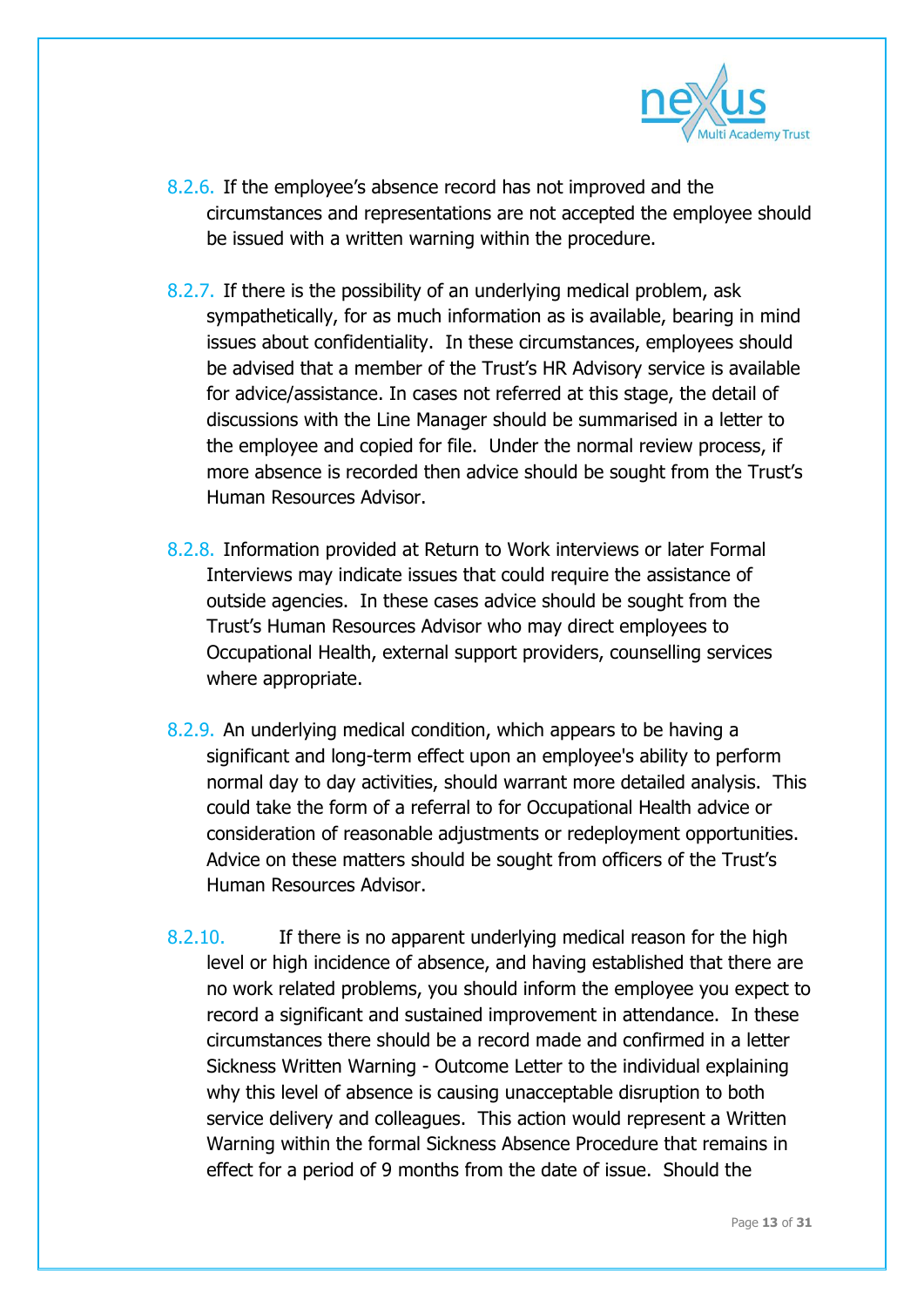

individual's absence improve during the 9 months, the warning will be disregarded after this period of time.

- 8.2.11. Following a formal written warning if the employee is absent from work for a further 5 days or 2 occasions within the 9 months review period a further formal meeting must be held. This meeting should consider all the circumstances and representations from the employee. If the circumstances are accepted then a further review period should be applied within which absence will be monitored.
- 8.2.12. If the employee's absence record has not improved and the circumstances and representations are not accepted the employee should be issued with the next warning within the procedure.
- 8.2.13. When a Written Warning has been issued then employees should be informed of their right to appeal against this level of warning.

#### 8.3. Second Formal Attendance Review Interview (Stage 2)

- 8.3.1. A second meeting is held if there has been a failure to meet the attendance target set at the first formal meeting. A further attendance target and formal review period is set. This would most commonly be for a period of 9 months with a similar target as the first stage meeting.
- 8.3.2. Opportunity should once again be given for the employee to be accompanied by a Trade Union or work colleague as their representative.
- 8.3.3. In cases where absence is persisting, a likely date of return needs to be established. This may be obtained by either contacting the individual's G.P. (with the employee's consent) or after liaison with the Trust's Human Resources Advisor, when the employee will be required to attend a medical assessment with the Occupational Health service.
- 8.3.4. Where permission to write to his/her G.P. is not given, decisions on a future course of action regarding the absence must be made on the basis of the information available.
- 8.3.5. The medical referral process should form part of any consideration regarding ill health. The information received should help Line Managers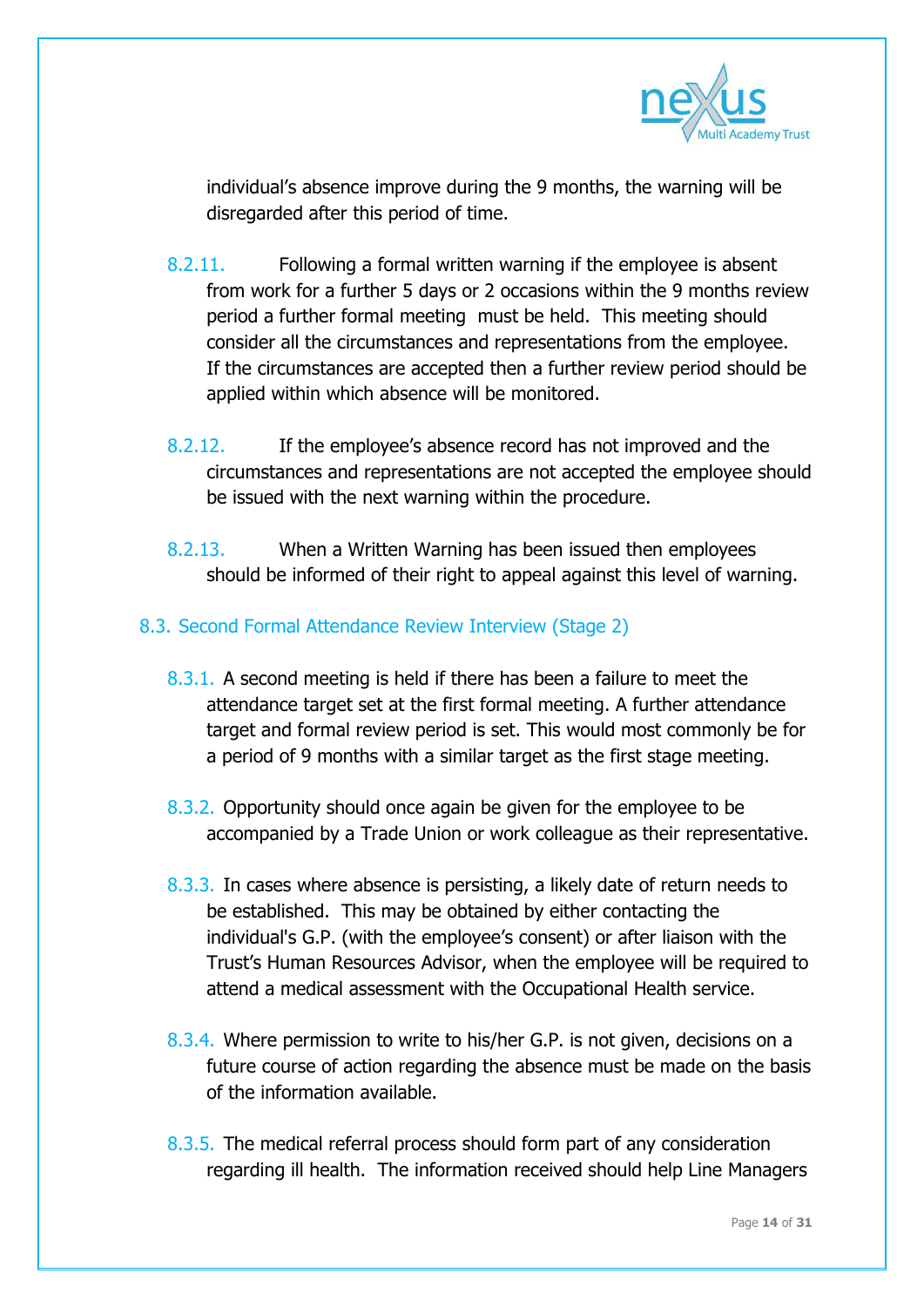

determine the future direction of the management of the employee's absence. However it may not be possible, even where an employee has a long term condition, to give a clear opinion about when a possible return to work might be anticipated. It is possible, for example, that medical treatment may not have commenced or be leading to any immediate improvement. In these circumstances the Line Manager must consider how long they are able to wait for the situation to become clearer, balanced against the operational needs of the service. An indication should be given to the employee in writing about the possible intentions and outcomes of the process, which might also include consideration about future employment.

#### 8.4.Third Formal Attendance Review Interview (Stage 3)

8.4.1. A meeting is to be held at Stage 3 if there has been a failure to meet the attendance target set at the second formal meeting and a failure to improve their attendance over a sustained period of time. A potential outcome of this meeting is dismissal on the ground of unsatisfactory attendance.

Where an employee's attendance improves and they meet the attendance target, the manager should write and confirm this and also advise the employee that their attendance at work will continue to be monitored for a period of 12 months. Should an employee exceed the trigger points within this 12 month period the manager should decide, dependent on the circumstances, whether further formal action is necessary. If employees are placed back into the formal process they will not automatically revert to the first formal stage, which stage they return to will be dependent on the individual circumstances.

- 8.4.2. It would be anticipated that, at this stage, all mitigating circumstances have already been taken into account. It should be made explicit at the outset and in writing, when the employee is called to such an interview, that this third formal interview could result in a decision being made to dismiss them from employment with the Trust.
- 8.4.3. Every attempt should be made to explore alternative strategies to dismissal, but it is sometimes necessary, despite having medical certification and genuine reasons for absence, to issue notice to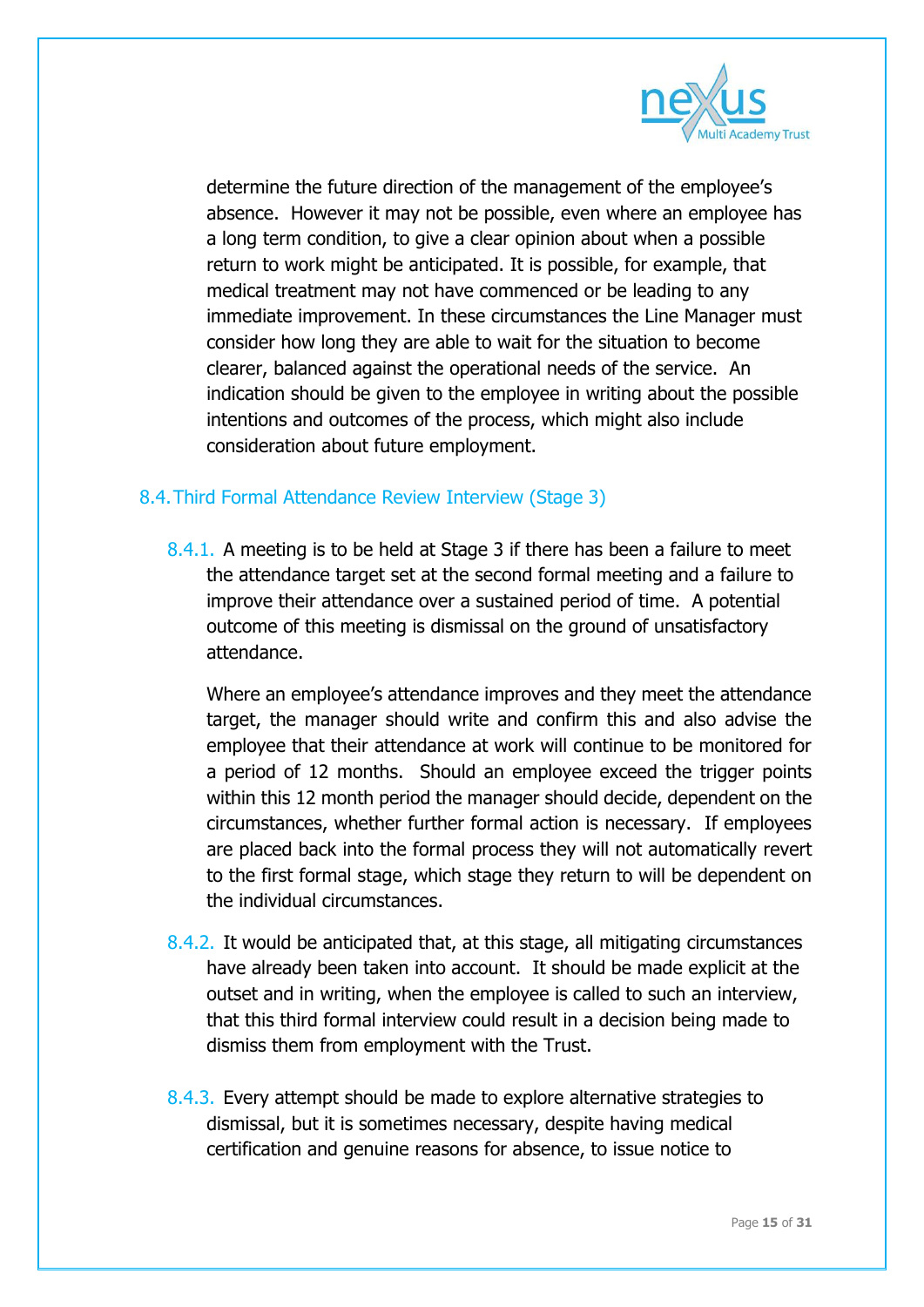

terminate employment. This may be on the grounds of a lack of 'capability' to fulfil the contract of employment.

- 8.4.4. Where a decision to terminate employment is made the employee will be informed of their right to appeal.
- 8.4.5. An employee may appeal against the third stage outcome by writing to the Governing Body requesting a review of the decision. The letter must specify the reasons for appeal and must be made within ten working days of receipt of the outcome letter. Where an appeal is made it is heard by the appeals panel/committee. This panel/committee must be made up of different Governors involved in the original decision. Appeals will be conducted in line with the processes detailed in the disciplinary procedure. There will be no further right of appeal against the outcome/decision.
- 8.4.6. The Occupational Health specialist may in circumstances of permanent ill health be able to support an application for ill health retirement. In order for any application for ill health retirement to be supported the employee will need to be under the care of a Consultant, and be diagnosed with a permanent condition. In view of the advances in medical treatment it is difficult for medical opinion to accept that employees will not recover. However, such judgements are made giving due regard to the age of the employee, the nature of the illness and the duties to be performed in the relevant post or reasonable alternative post. If ill health retirement is to be pursued separate procedures need to be completed in conjunction with the Trust's Human Resources Advisor before access to pension benefits can be obtained.
- 8.4.7. It should be noted that the final decision on whether to release any employee's pension benefits based on medical advice rests with the CEO **not** the Pension Funds Doctor. As such any medical advice provided by the Pension Funds Doctor will be taken into consideration along with other factors based on individual circumstances before a final decision is made.

**At any stage of the process consideration should be given to disability adjustments and an employee can be 're-set' an attendance target at the existing stage they are at, dependent on the circumstances.**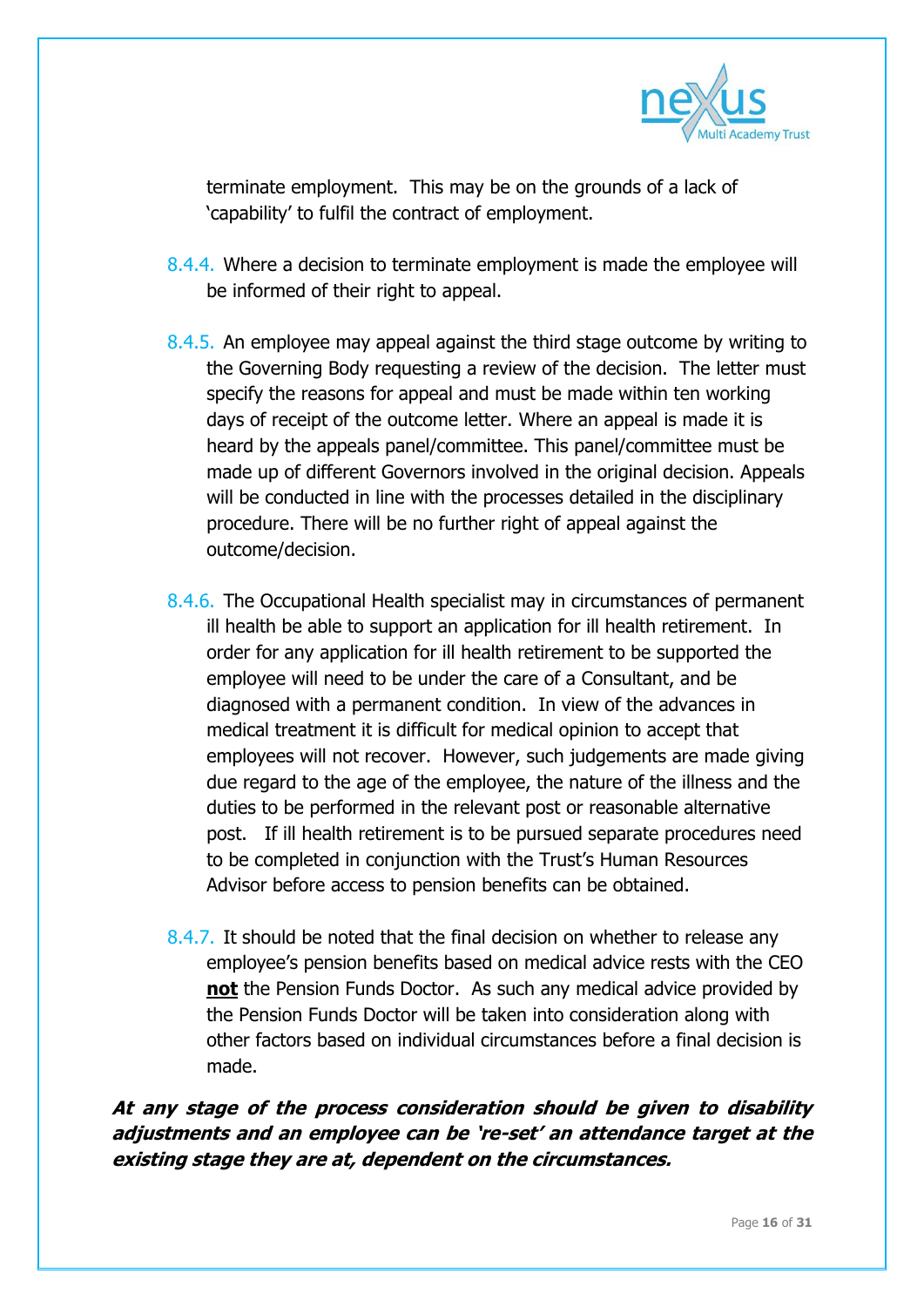### Appendix A: Summary of absence review process



This form should be completed and returned to the school officer where there has been short-term illness of up to 7 calendar days. Any absence over 7 calendar days will require a Medical Certificate.

| Name:<br><b>Job Title:</b><br>School:<br><b>About your illness</b><br>Please give brief details about the nature of your illness.<br>Stating "unwell" or "sickness" is not sufficient.<br>Have you consulted your Doctor about your illness?<br>Please provide the name and address of your Doctor<br><b>If yes,</b> please state the day & date of your consultation<br>Date:<br>Day:<br>If you are unfit for more than 7 days (including non-working days) you should obtain a Medical Certificate from your doctor or<br>hospital.<br>What day & date did you last attend for work?<br>Date:<br>Day:<br>What day & date was your first day of illness?<br>Date:<br>Day:<br>What day & date was your last day of illness?<br>Date:<br>(including non-working days)<br>What day & date did you resume work?<br>Date:<br>Day:<br>You must complete an Accident Report Form if workplace accident or injury applies.<br>If your illness was caused by a workplace accident or<br>injury, please state the day, date and time.<br>Any successful claims against a third party for loss of earnings must be paid back to the Trust.<br>Was your illness a result of an accident involving a third<br>party?<br>I declare that the above information, given by me, and discussed with my Supervisor/Line Manager, is to the best of my belief,<br><b>True and Complete.</b> | About you |  |  |  |
|-------------------------------------------------------------------------------------------------------------------------------------------------------------------------------------------------------------------------------------------------------------------------------------------------------------------------------------------------------------------------------------------------------------------------------------------------------------------------------------------------------------------------------------------------------------------------------------------------------------------------------------------------------------------------------------------------------------------------------------------------------------------------------------------------------------------------------------------------------------------------------------------------------------------------------------------------------------------------------------------------------------------------------------------------------------------------------------------------------------------------------------------------------------------------------------------------------------------------------------------------------------------------------------------------------------------------------------------------------------------------|-----------|--|--|--|
|                                                                                                                                                                                                                                                                                                                                                                                                                                                                                                                                                                                                                                                                                                                                                                                                                                                                                                                                                                                                                                                                                                                                                                                                                                                                                                                                                                         |           |  |  |  |
|                                                                                                                                                                                                                                                                                                                                                                                                                                                                                                                                                                                                                                                                                                                                                                                                                                                                                                                                                                                                                                                                                                                                                                                                                                                                                                                                                                         |           |  |  |  |
|                                                                                                                                                                                                                                                                                                                                                                                                                                                                                                                                                                                                                                                                                                                                                                                                                                                                                                                                                                                                                                                                                                                                                                                                                                                                                                                                                                         |           |  |  |  |
|                                                                                                                                                                                                                                                                                                                                                                                                                                                                                                                                                                                                                                                                                                                                                                                                                                                                                                                                                                                                                                                                                                                                                                                                                                                                                                                                                                         |           |  |  |  |
|                                                                                                                                                                                                                                                                                                                                                                                                                                                                                                                                                                                                                                                                                                                                                                                                                                                                                                                                                                                                                                                                                                                                                                                                                                                                                                                                                                         |           |  |  |  |
|                                                                                                                                                                                                                                                                                                                                                                                                                                                                                                                                                                                                                                                                                                                                                                                                                                                                                                                                                                                                                                                                                                                                                                                                                                                                                                                                                                         |           |  |  |  |
|                                                                                                                                                                                                                                                                                                                                                                                                                                                                                                                                                                                                                                                                                                                                                                                                                                                                                                                                                                                                                                                                                                                                                                                                                                                                                                                                                                         |           |  |  |  |
|                                                                                                                                                                                                                                                                                                                                                                                                                                                                                                                                                                                                                                                                                                                                                                                                                                                                                                                                                                                                                                                                                                                                                                                                                                                                                                                                                                         |           |  |  |  |
|                                                                                                                                                                                                                                                                                                                                                                                                                                                                                                                                                                                                                                                                                                                                                                                                                                                                                                                                                                                                                                                                                                                                                                                                                                                                                                                                                                         |           |  |  |  |
|                                                                                                                                                                                                                                                                                                                                                                                                                                                                                                                                                                                                                                                                                                                                                                                                                                                                                                                                                                                                                                                                                                                                                                                                                                                                                                                                                                         |           |  |  |  |
|                                                                                                                                                                                                                                                                                                                                                                                                                                                                                                                                                                                                                                                                                                                                                                                                                                                                                                                                                                                                                                                                                                                                                                                                                                                                                                                                                                         |           |  |  |  |
|                                                                                                                                                                                                                                                                                                                                                                                                                                                                                                                                                                                                                                                                                                                                                                                                                                                                                                                                                                                                                                                                                                                                                                                                                                                                                                                                                                         |           |  |  |  |
|                                                                                                                                                                                                                                                                                                                                                                                                                                                                                                                                                                                                                                                                                                                                                                                                                                                                                                                                                                                                                                                                                                                                                                                                                                                                                                                                                                         |           |  |  |  |
|                                                                                                                                                                                                                                                                                                                                                                                                                                                                                                                                                                                                                                                                                                                                                                                                                                                                                                                                                                                                                                                                                                                                                                                                                                                                                                                                                                         |           |  |  |  |
|                                                                                                                                                                                                                                                                                                                                                                                                                                                                                                                                                                                                                                                                                                                                                                                                                                                                                                                                                                                                                                                                                                                                                                                                                                                                                                                                                                         |           |  |  |  |
|                                                                                                                                                                                                                                                                                                                                                                                                                                                                                                                                                                                                                                                                                                                                                                                                                                                                                                                                                                                                                                                                                                                                                                                                                                                                                                                                                                         |           |  |  |  |
|                                                                                                                                                                                                                                                                                                                                                                                                                                                                                                                                                                                                                                                                                                                                                                                                                                                                                                                                                                                                                                                                                                                                                                                                                                                                                                                                                                         |           |  |  |  |
|                                                                                                                                                                                                                                                                                                                                                                                                                                                                                                                                                                                                                                                                                                                                                                                                                                                                                                                                                                                                                                                                                                                                                                                                                                                                                                                                                                         |           |  |  |  |
| Signature:                                                                                                                                                                                                                                                                                                                                                                                                                                                                                                                                                                                                                                                                                                                                                                                                                                                                                                                                                                                                                                                                                                                                                                                                                                                                                                                                                              |           |  |  |  |
| Date:                                                                                                                                                                                                                                                                                                                                                                                                                                                                                                                                                                                                                                                                                                                                                                                                                                                                                                                                                                                                                                                                                                                                                                                                                                                                                                                                                                   |           |  |  |  |
| TO BE COMPLETED BY LINE MANAGER                                                                                                                                                                                                                                                                                                                                                                                                                                                                                                                                                                                                                                                                                                                                                                                                                                                                                                                                                                                                                                                                                                                                                                                                                                                                                                                                         |           |  |  |  |
| A Return to Work Interview must be completed. Copies of all paperwork must be kept on an individual's personal<br>file.                                                                                                                                                                                                                                                                                                                                                                                                                                                                                                                                                                                                                                                                                                                                                                                                                                                                                                                                                                                                                                                                                                                                                                                                                                                 |           |  |  |  |
| Line Manager's Signature:                                                                                                                                                                                                                                                                                                                                                                                                                                                                                                                                                                                                                                                                                                                                                                                                                                                                                                                                                                                                                                                                                                                                                                                                                                                                                                                                               |           |  |  |  |
| Date:                                                                                                                                                                                                                                                                                                                                                                                                                                                                                                                                                                                                                                                                                                                                                                                                                                                                                                                                                                                                                                                                                                                                                                                                                                                                                                                                                                   |           |  |  |  |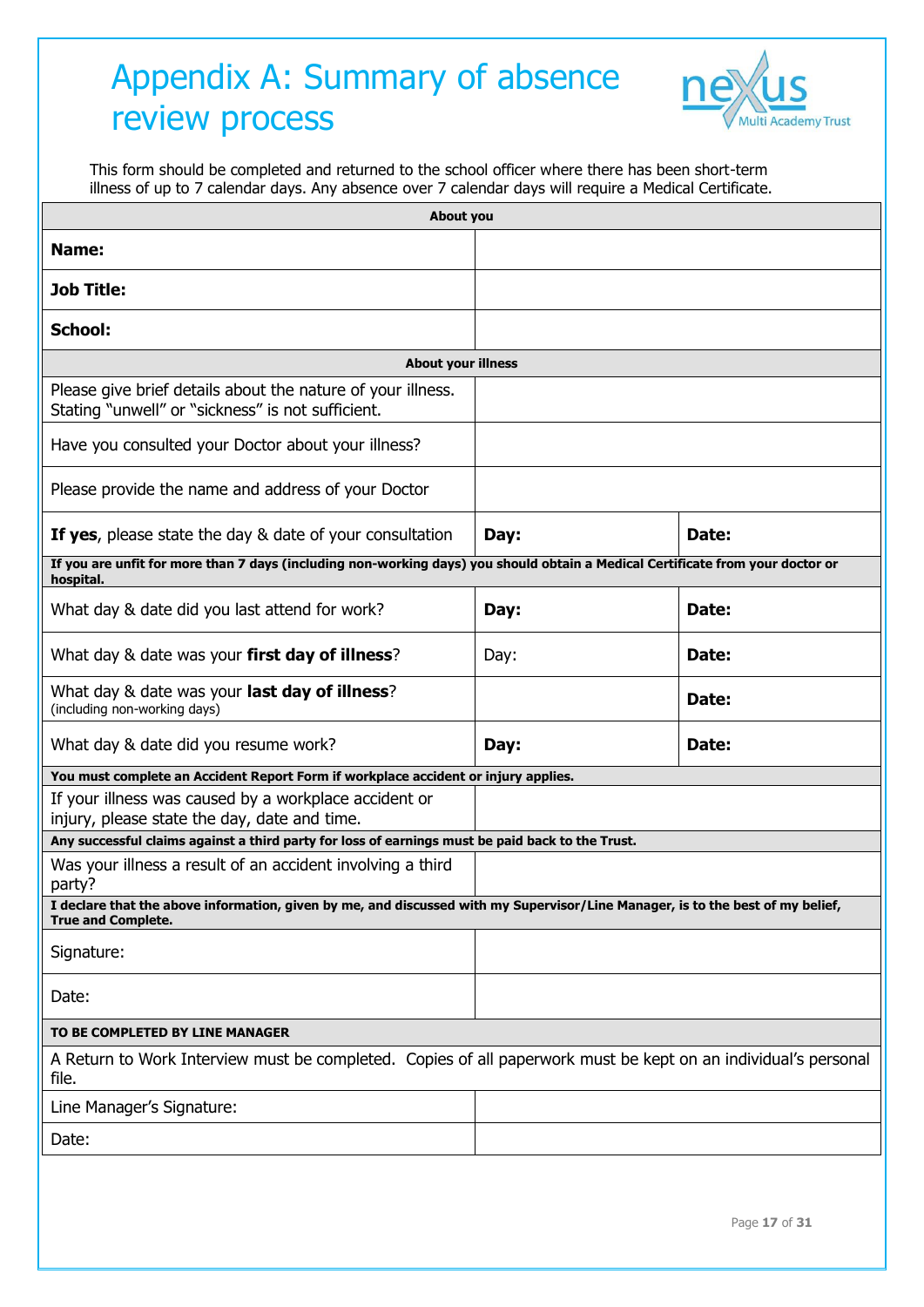### Appendix A: Summary of absence review process



#### **All employees of Nexus MAT not in receipt of TUPE following conversion**

| <b>First Formal</b><br>Attendance<br><b>Review Interview</b><br>(Stage 1)  | A short term absence review trigger point is defined where a staff members<br>record shows:<br>3 occasions or 2 working weeks in a 3 month period (or school term,<br>$\bullet$<br>whichever comes first)<br>4 occasions or 3 working weeks in a 6 month period<br>$\bullet$<br>5 occasions or more in a 12 month period<br>$\bullet$<br>A continuous absence over 20 days<br>$\bullet$ |
|----------------------------------------------------------------------------|-----------------------------------------------------------------------------------------------------------------------------------------------------------------------------------------------------------------------------------------------------------------------------------------------------------------------------------------------------------------------------------------|
| <b>Second Formal</b><br>Attendance<br><b>Review Interview</b><br>(Stage 2) | Following the First formal review, if the employee is absent from work for a<br>further 5 days or 2 occasions within the 6 months review period a second formal<br>meeting must be held.<br>Following a formal written warning if the employee is absent from work for a<br>further 5 days or 2 occasions within the 9 months review period a third formal<br>meeting must be held.     |
| <b>Third Formal</b><br>Attendance<br><b>Review Interview</b><br>(Stage 3)  | Those employees, whose absence records do not show the necessary sustained<br>improvement, and there has been a failure to meet the attendance target set<br>at the second formal meeting and a failure to improve their attendance over a<br>sustained period of time. A potential outcome of this meeting is dismissal on<br>the ground of unsatisfactory attendance.                 |

#### **DONCASTER METROPOLITAN BOROUGH COUNCIL**

| <b>First Formal</b><br><b>Attendance</b><br><b>Review Interview</b><br>(Stage 1)                                       | A short term absence review trigger point is defined where a staff members<br>record shows:<br>8 working days of absence, in any 'rolling' twelve month period, and/or;<br>3 periods of absence or more in any 'rolling' twelve month period,<br>and/or;<br>a pattern of absence which is causing concern, for example, regular<br>Friday or Monday absences or absences regularly occurring at a<br>particular time of month or year.<br>(Where an member of staff works less than a 5-day working week then the<br>working days trigger points should be pro rata-ed)<br>A long term absence review trigger point is defined as:<br>any period of continuous absence of 4 weeks (28 days) or more. |
|------------------------------------------------------------------------------------------------------------------------|------------------------------------------------------------------------------------------------------------------------------------------------------------------------------------------------------------------------------------------------------------------------------------------------------------------------------------------------------------------------------------------------------------------------------------------------------------------------------------------------------------------------------------------------------------------------------------------------------------------------------------------------------------------------------------------------------|
| <b>Second Formal</b><br>Attendance<br><b>Review Interview</b><br>(Stage 2)<br><b>Third Formal</b><br><b>Attendance</b> | If attendance level is still unacceptable a second formal attendance review<br>interview is to be scheduled .i.e. for short term 2 days/2 occasions or more in<br>3 months monitoring period, or no return to work from long term absence. Or<br>following a successful 3 month monitoring period for short term 4 days/2<br>occasions or more in 6 months, or no return to work from long term absence.<br>If attendance level is still unacceptable and/or no return to work has occurred<br>a third formal attendance review interview is to be scheduled. Attendance at a                                                                                                                        |
| <b>Review Interview</b><br>(Stage 3)                                                                                   | formal hearing may be requested with a case for potential dismissal.                                                                                                                                                                                                                                                                                                                                                                                                                                                                                                                                                                                                                                 |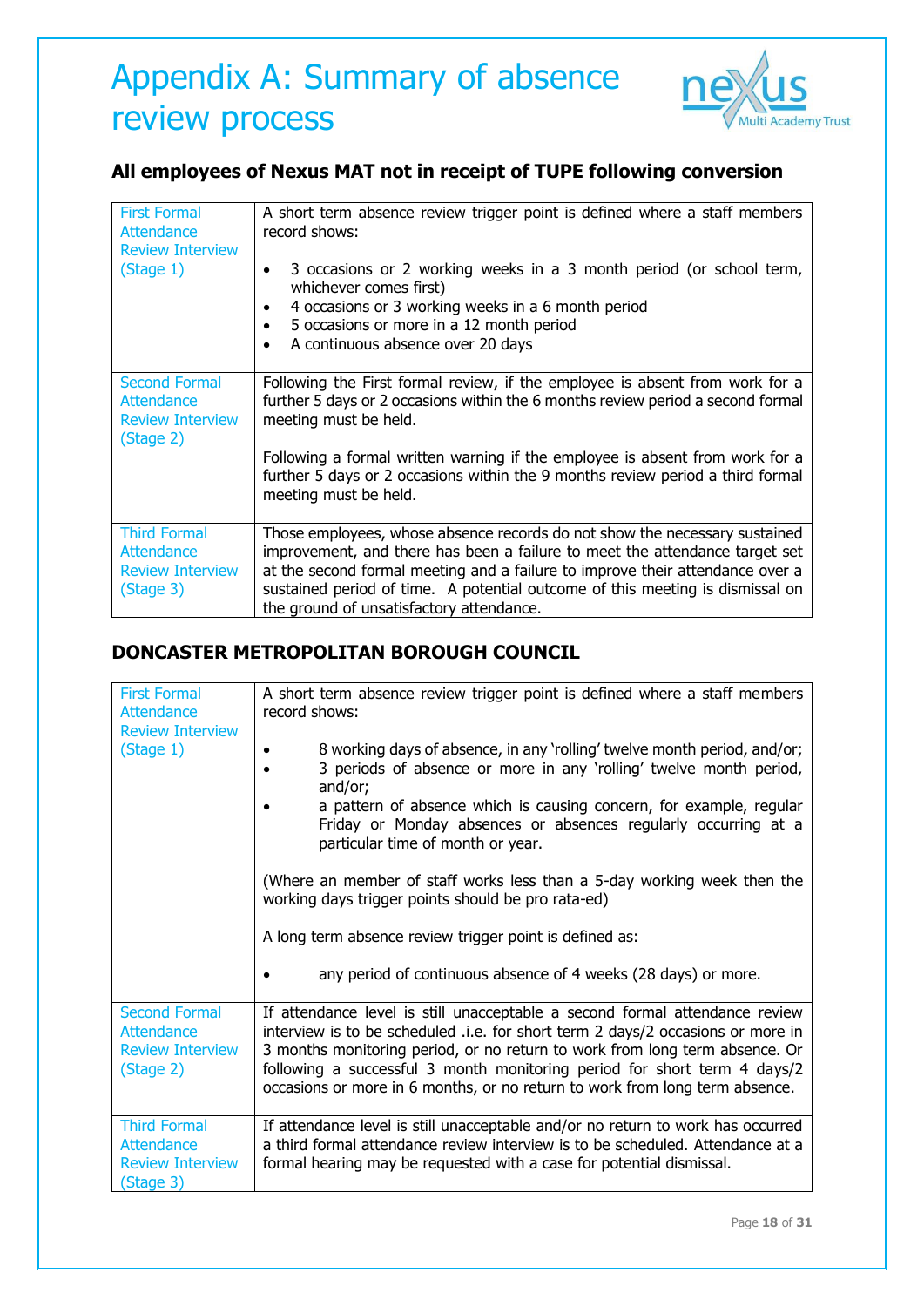

#### **ROTHERHAM METROPOLITAN BOROUGH COUNCIL**

| <b>First Formal</b><br>Attendance<br><b>Review Interview</b>               | A short term absence review trigger point is defined where a staff members<br>record shows:                                                                                                                                                                                                                                                                             |
|----------------------------------------------------------------------------|-------------------------------------------------------------------------------------------------------------------------------------------------------------------------------------------------------------------------------------------------------------------------------------------------------------------------------------------------------------------------|
| (Stage 1)                                                                  | 3 occasions or 2 working weeks in a 3 month period (or school term,<br>$\bullet$<br>whichever comes first)                                                                                                                                                                                                                                                              |
|                                                                            | 4 occasions or 3 working weeks in a 6 month period<br>$\bullet$<br>5 occasions or more in a 12 month period<br>$\bullet$<br>A continuous absence over 20 days<br>$\bullet$                                                                                                                                                                                              |
| <b>Second Formal</b><br>Attendance<br><b>Review Interview</b><br>(Stage 2) | Following the First formal review, if the employee is absent from work for a<br>further 5 days or 2 occasions within the 6 months review period a second formal<br>meeting must be held.                                                                                                                                                                                |
|                                                                            | Following a formal written warning if the employee is absent from work for a<br>further 5 days or 2 occasions within the 9 months review period a third formal<br>meeting must be held.                                                                                                                                                                                 |
| <b>Third Formal</b><br>Attendance<br><b>Review Interview</b><br>(Stage 3)  | Those employees, whose absence records do not show the necessary sustained<br>improvement, and there has been a failure to meet the attendance target set<br>at the second formal meeting and a failure to improve their attendance over a<br>sustained period of time. A potential outcome of this meeting is dismissal on<br>the ground of unsatisfactory attendance. |

#### **SHEFFIELD CITY COUNCIL**

| <b>First Formal</b><br>Attendance<br><b>Review Interview</b>               | A short term absence review trigger point is defined where a staff members<br>record shows:                                                                                                                                                                                                 |
|----------------------------------------------------------------------------|---------------------------------------------------------------------------------------------------------------------------------------------------------------------------------------------------------------------------------------------------------------------------------------------|
| (Stage 1)                                                                  | any pattern of absence which gives cause for concern<br>a third period of absence in a term<br>$\bullet$<br>4 absences in the previous 12 months                                                                                                                                            |
|                                                                            | A long term absence review trigger point is defined as:                                                                                                                                                                                                                                     |
|                                                                            | Following 6 weeks absence or where it is apparent that absence will extend<br>beyond this period                                                                                                                                                                                            |
| <b>Second Formal</b><br>Attendance<br><b>Review Interview</b><br>(Stage 2) | On an appointed review date from the first formal attendance review, a<br>second formal review will take place. If attendance is not satisfactory the<br>employee will be issued with a Stage 2 Formal Improvement Notice, a further<br>monitoring period, targets and further review date. |
| <b>Third Formal</b><br>Attendance<br><b>Review Interview</b><br>(Stage 3)  | If attendance remains unsatisfactory a Stage 3 - Dismissal Hearing where<br>termination of employment will be considered may be convened.                                                                                                                                                   |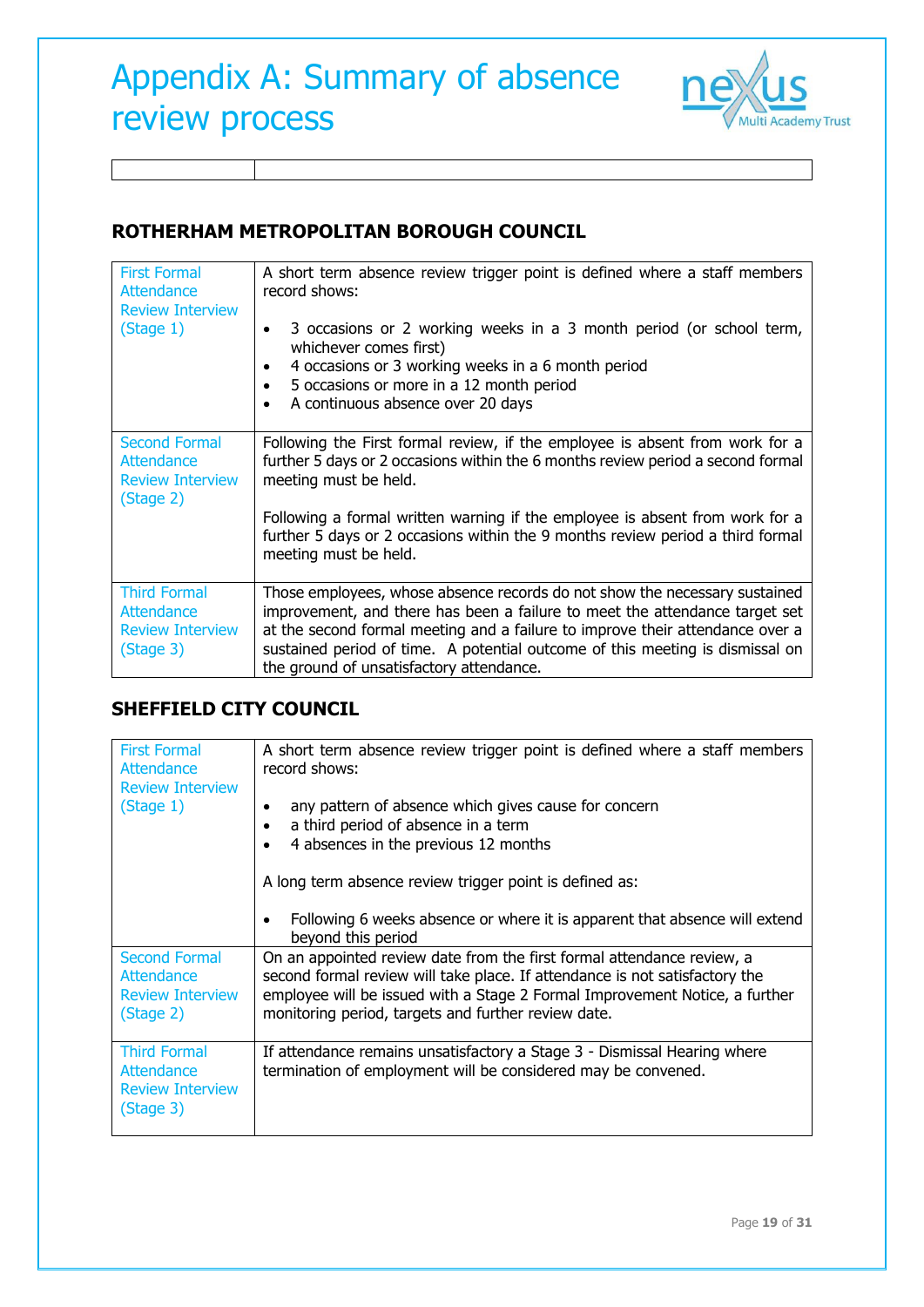# Appendix B: Return to work interview ne form



| <b>Employee Details</b>                                                                                                                                              |      |             |  |
|----------------------------------------------------------------------------------------------------------------------------------------------------------------------|------|-------------|--|
| Name:                                                                                                                                                                |      |             |  |
| <b>Job Title:</b>                                                                                                                                                    |      |             |  |
| <b>School:</b>                                                                                                                                                       |      |             |  |
| <b>Absence Details</b>                                                                                                                                               |      |             |  |
| What day & date did your employee resume work?                                                                                                                       | Day: | <b>Date</b> |  |
| <b>Self-Certification Check</b>                                                                                                                                      |      |             |  |
| Is this sickness covered by the relevant Self Certification Form or Statement of<br>Fitness to Work (Fit Note)?                                                      |      |             |  |
| Has the nature of the illness been completed?                                                                                                                        |      |             |  |
| Does the employees' sickness record raise any concerns?                                                                                                              |      |             |  |
| Have any absence triggers been activated?                                                                                                                            |      |             |  |
| Is a third party claim for loss of earnings being made?                                                                                                              |      |             |  |
| Was the illness caused by a workplace accident or injury? If yes, separate<br>detailed notes should be taken including statements from individuals and<br>witnesses. |      |             |  |
| <b>Reasonable Adjustments</b>                                                                                                                                        |      |             |  |
| Does the employee require any reasonable adjustments in line with the<br>guidance provided by the GP on the Fit Note?                                                |      |             |  |
| If yes, please give details here:                                                                                                                                    |      |             |  |
|                                                                                                                                                                      |      |             |  |
|                                                                                                                                                                      |      |             |  |
| Has the illness resulted in a disability as defined by the Disability Discrimination<br>Act?                                                                         |      |             |  |
| As a result of this illness does your employee need assistance to leave a<br>building in an emergency? This could be temporary/permanent adjustment.                 |      |             |  |
| If yes, a Personal Emergency Evacuation Plan must be completed.                                                                                                      |      |             |  |
| Employee comments/concerns raised:                                                                                                                                   |      |             |  |
|                                                                                                                                                                      |      |             |  |
|                                                                                                                                                                      |      |             |  |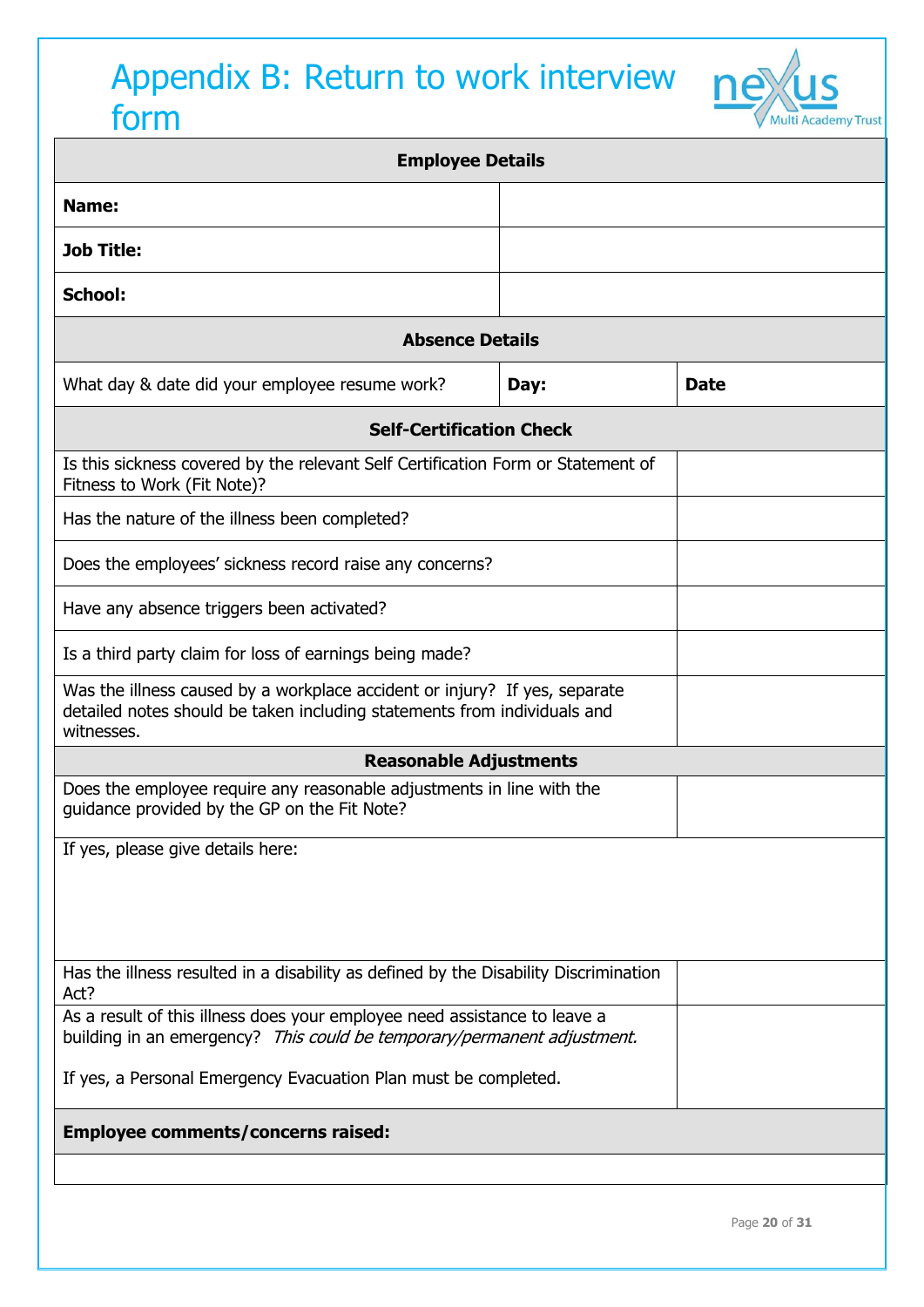| Appendix B: Return to work interview<br>form                                                                                                            | <b>Multi Academy Trust</b>                                                               |
|---------------------------------------------------------------------------------------------------------------------------------------------------------|------------------------------------------------------------------------------------------|
|                                                                                                                                                         |                                                                                          |
|                                                                                                                                                         |                                                                                          |
|                                                                                                                                                         | Manager comments/concerns raised including recommendations for future actions/referrals: |
|                                                                                                                                                         |                                                                                          |
|                                                                                                                                                         |                                                                                          |
|                                                                                                                                                         |                                                                                          |
|                                                                                                                                                         |                                                                                          |
|                                                                                                                                                         |                                                                                          |
| Line Manager Authorisation/Sign off                                                                                                                     |                                                                                          |
|                                                                                                                                                         |                                                                                          |
| Manager's Signature:                                                                                                                                    | <b>Print Name:</b>                                                                       |
| Position:                                                                                                                                               | Date:                                                                                    |
| If you are not the immediate line manager of the employee, please sign here and ensure that this form is<br>also signed by the employee's line manager. |                                                                                          |
| Signature:                                                                                                                                              | Print Name:                                                                              |
|                                                                                                                                                         | Please ensure that a copy of this form is included on the personal file of the employee. |
|                                                                                                                                                         |                                                                                          |
|                                                                                                                                                         |                                                                                          |
|                                                                                                                                                         |                                                                                          |
|                                                                                                                                                         |                                                                                          |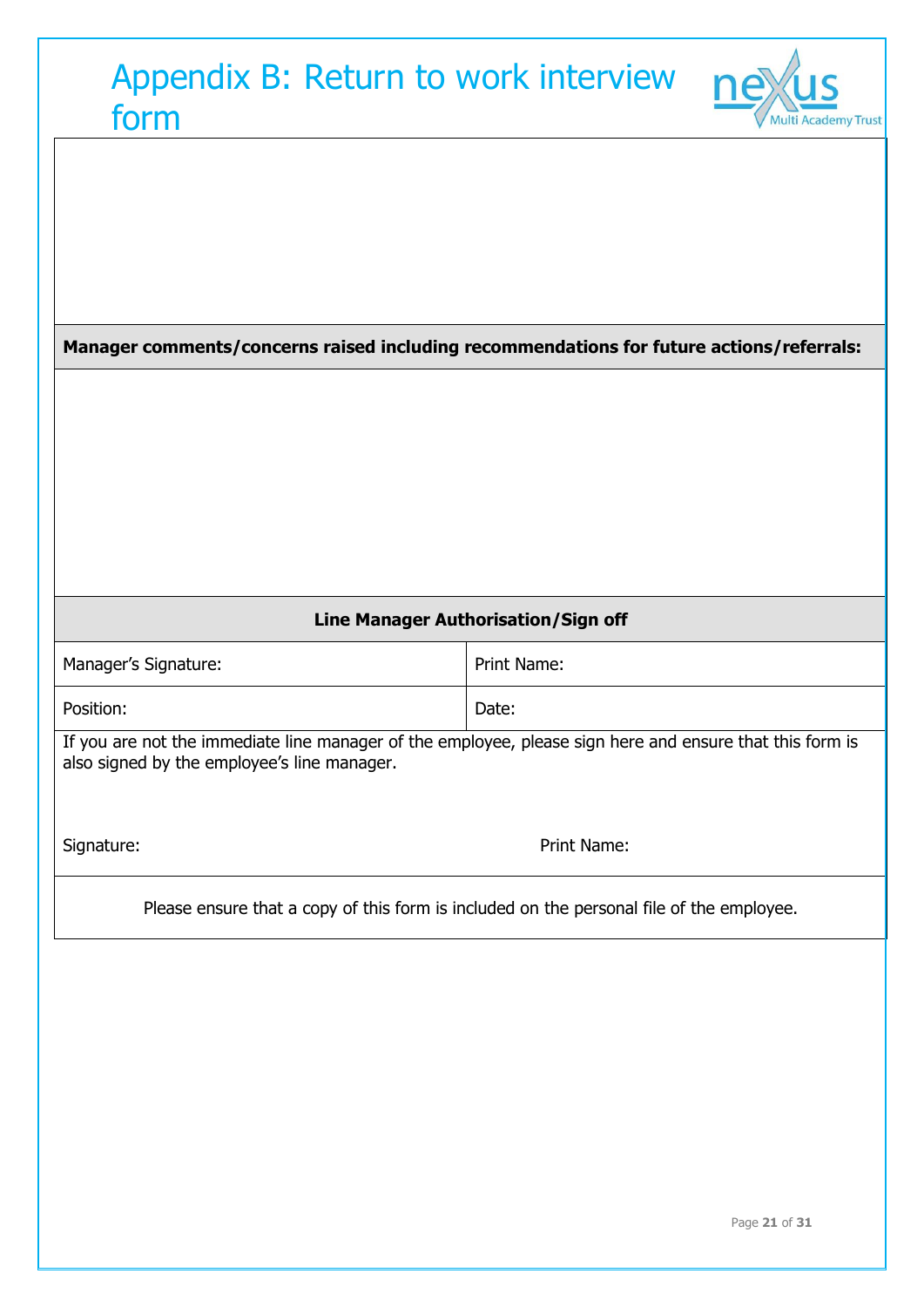

# **Introduction**

Management responsibilities primarily consist of ensuring employees are fit to be at work and are not put at risk from work practices, equipment or the work environment. In order to discharge these responsibilities a number of steps are required to ensure both the employee and the employer have confidence that issues of sickness absence are managed properly.

Listed below are the anticipated steps you will need to ensure are in place to discharge your responsibilities under the Sickness Absence Procedures:-

#### Telephone contact

Arrangements should be communicated to employees, normally on appointment and as part of the induction process, which outline the steps an employee is required to take to inform the service if they are unable to attend for work.

The employee makes first contact with work by telephone, verbal contact should be made rather than sending a text message or e-mail, ideally before the time they normally start work, or as soon as practicably possible so that contingency plans can be put in place to cover for the absence. Generally a specific contact name is provided who should be contacted by a designated time. In most cases, this should be the school office. If the manager is not the person taking the message then it should be made clear that the manager may attempt to speak to the employee as soon as practicable to check on their wellbeing.

Telephone messages need to record certain important details to facilitate provision planning such as identifying the employee, where they work, their job title, illness and anticipated length of absence. Regular telephone calls should be made by the employee to update their manager on their progress and if employees are unable to return on the anticipated date, a further telephone call should be made to notify the Line Manager of the revised return to work date.

#### Self-Certification

A Self-Certification Form is required for every spell of absence (even 1 day's absence), up to the requirement to supply a Doctor's medical certificate after 7 days of continuous absence. Employees normally should obtain this form from their Line Manager or Supervisor immediately on return to work. Where absence is indicated

to last in excess of 4 days this form should be sent to the employee for immediate completion and return while still off work.

#### Return to Work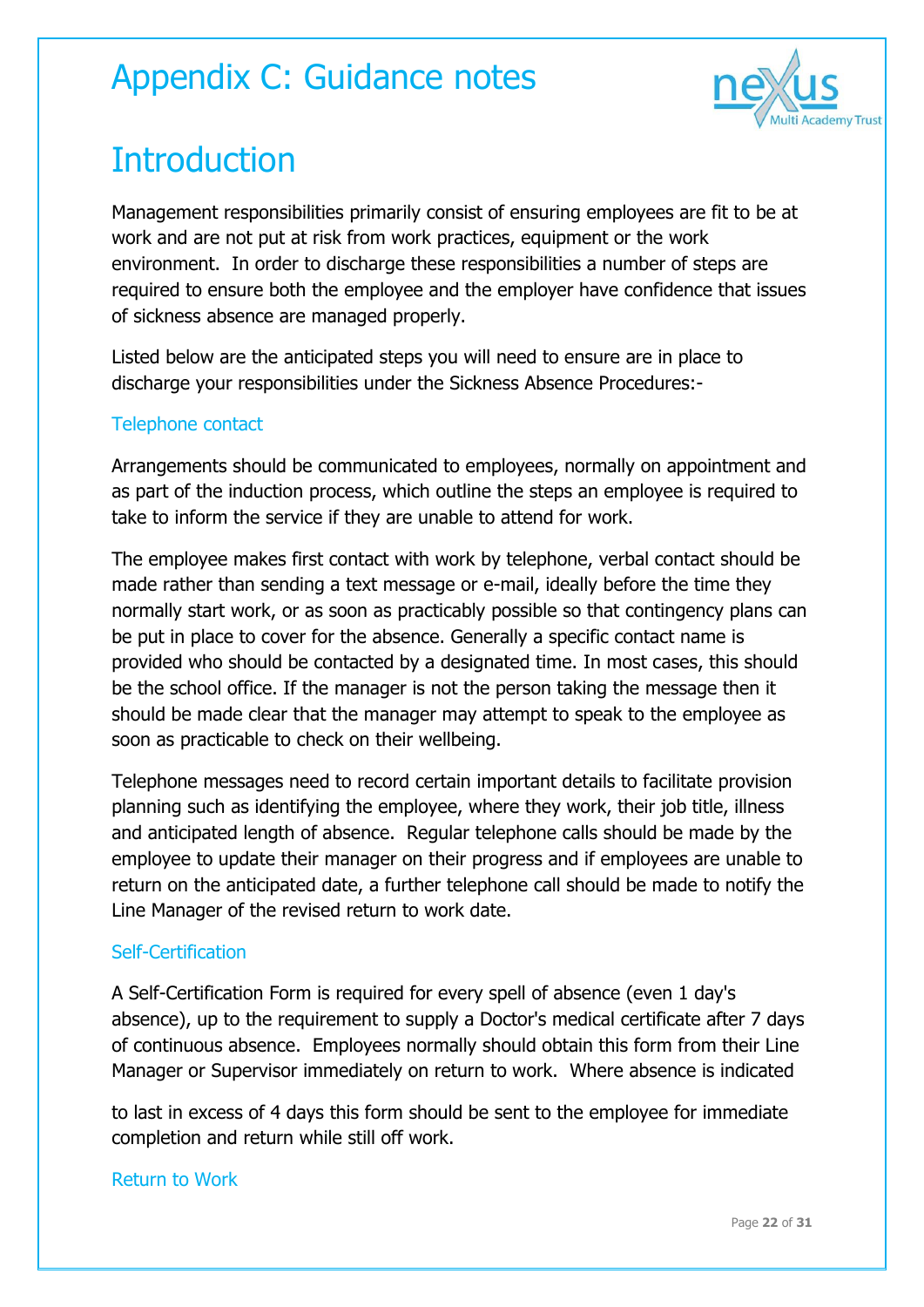

The aim of undertaking a brief Return to Work interview is to help Line Managers or Supervisors to satisfy their duty of care under Health and Safety legislation.

Line Managers or Supervisors need to meet each absent employee as soon as practicably possible on their return to work following any period of absence. Employees may request for a manager of the same sex from their department rather than their immediate manager if of the opposite sex, if they feel uncomfortable discussing sensitive issues.

This is not a "disciplinary type" interview but a brief, CONFIDENTIAL and relatively informal contact, which should happen for every employee to ensure they are fit to return to work and to let them know they were missed.

It is also an opportunity to discuss at an early stage any domestic or work related problems that may be responsible for absence from work.

Managers should complete a Return to Work Interview form **(Appendix B)**, the original of which is retained on the personal file of the employee. This information should mirror the details the employee submits on their Self-Certification Form and include any relevant comments for future sickness absence management purposes.

Managers should ensure that the return to work date is recorded as the end date for that specific period of sickness absence by the school business unit.

It is important for Managers and Supervisors performing the first informal return to work interview to remember these points when conducting the interview:-

- a. Each employee is an individual with their own set of circumstances and deserves to be consulted in a reasonable manner with sympathy, understanding and compassion.
- b. The return to work interview is designed to be a brief establishment of the facts resulting in the absence. The interview should be confined to the absence and related circumstances and should take place in an appropriate (i.e. confidential) environment. This discussion should not stray into areas of conduct or job performance for which separate procedures exist.
- c. It provides an opportunity to briefly review each absent individual's attendance record.
- d. Managers and Supervisors need to consider in the light of the points above, whether or not any further action may be necessary. (Fill in the comments box of Return to Work Form indicating if a record is giving cause for concern).

Advice about a potential course of action or response to absence from work can be obtained from the Trust's HR Advisor. Whilst it is preferable to have sought advice before any face to face interaction it is possible for you to briefly adjourn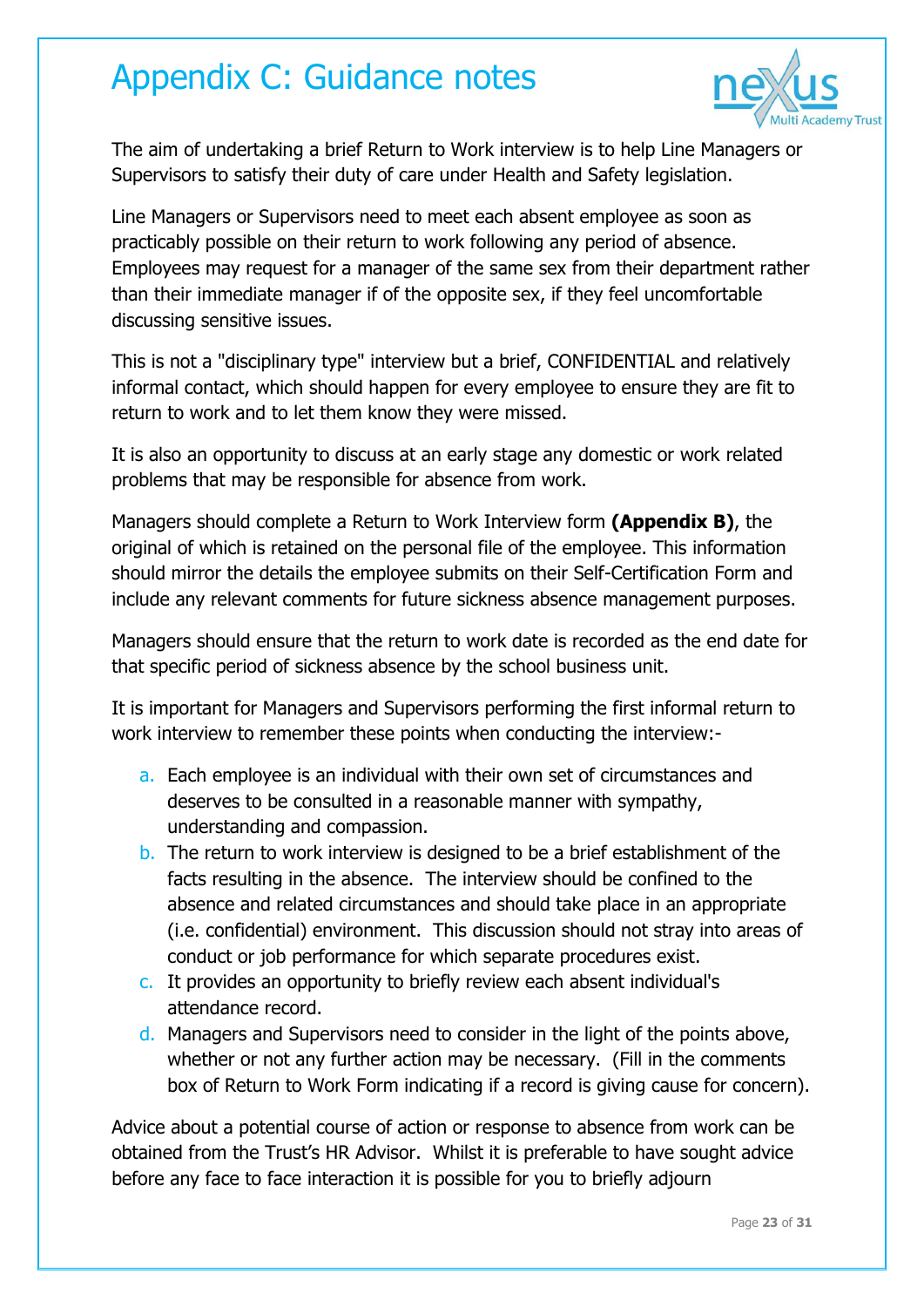

proceedings or come back to the employee later that day after seeking telephone advice.

The review at this initial stage to consider an appropriate way forward should take into account matters such as:-

- **the length of the various absences and periods of good health in** between;
- **the likelihood of the current level of absence recurring or some other** illness arising;
- the impact on those who work with the employee and the overall effect on the school and its children and young people;
- the likelihood of suitable alternative employment being available or acceptable.

Line Managers or Supervisors should NOT be issuing official cautions at brief Return to Work interviews.

You should, however, be able to judge the circumstances applicable to an individual and deal with them reasonably in this first brief review of sickness absence. It would be appropriate to point out to an employee, where their record is giving cause for concern that further absence could result in a formal review with yourself or a more senior officer in the Trust. In some cases, especially where long term conditions or frequent related absences are recorded, it may be necessary to refer employees for a medical opinion from the Occupational Health service. Employees should be reminded of this requirement at an appropriate return to work interview so that the referral, when this is made, does not worry the employee unnecessarily.

Where an employee has had previous absence it would be appropriate for Line Managers to make early intervention in the management of the sickness absence. So employees who have further time off for a pre-existing condition or where previous warnings for sickness absence have been issued, should be kept under close review.

#### Referrals

In certain circumstances the frequency, length or reasons for absence will require the case being dealt with under the formal procedure. This could be with the Headteacher as a formal interview and may, if considered appropriate, include an officer of the Trust's HR Advisor team to advise on a suitable approach to the circumstances of the case. One such response may be to request the employee to attend a referral to Occupational Health if a professional medical opinion is felt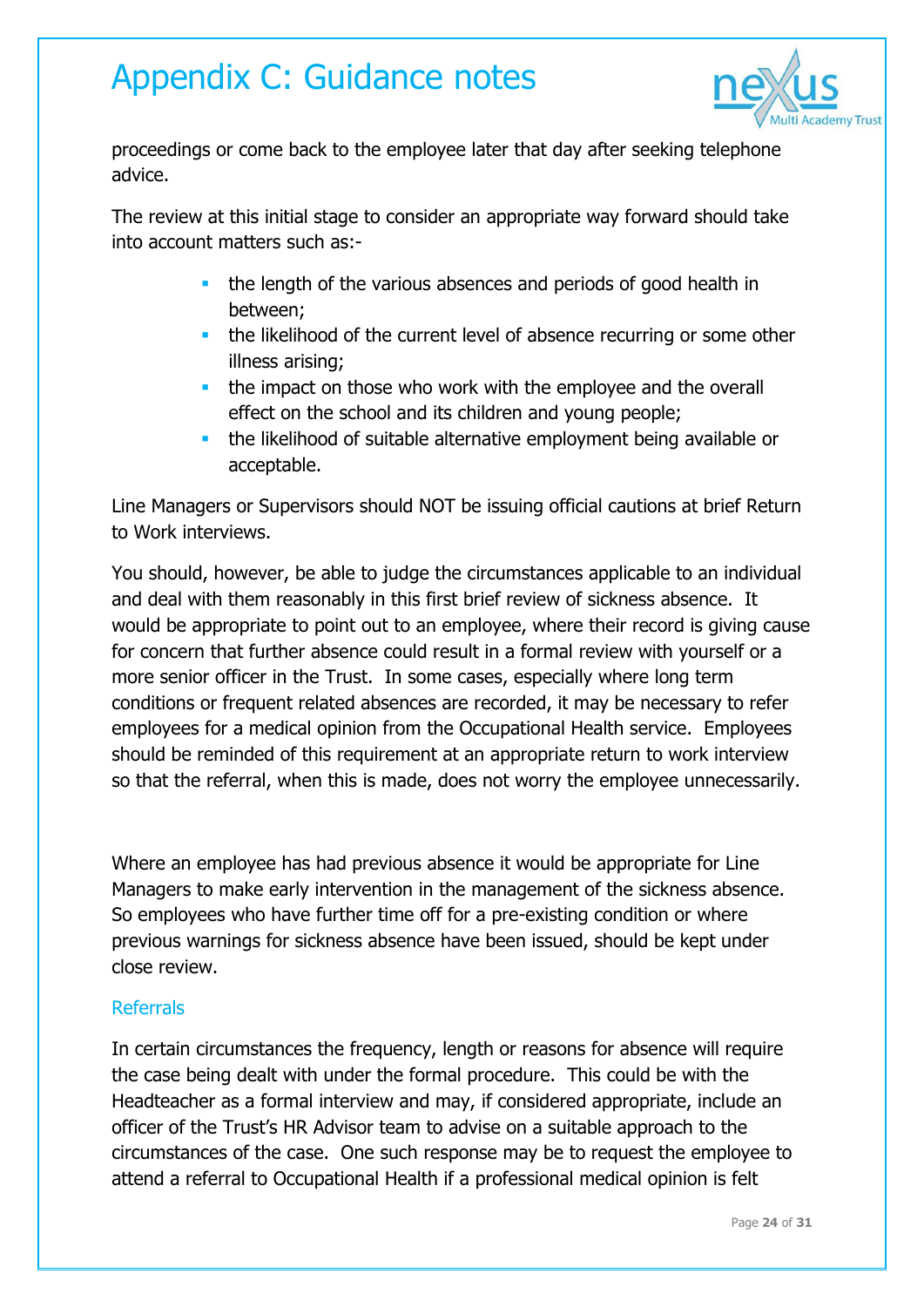

necessary. The Headteacher should prepare information about the job and absence record to accompany the letter arranging the medical referral. Occasionally employees are worried about such a referral, but generally this uncertainty results from Line Managers not explaining or reminding colleagues that such a referral is an integral part of the procedure.

#### Long Term Absence Reviews

Regular contact between the employee and the Headteacher is vital and it is recommended good practice by the British Occupational Health Research Foundation that initial verbal contact is made by the Headteacher or other designated senior leader within the first two weeks of absence and thereafter at least once every two weeks. This should be handled sensitively and be primarily to seek to identify if any support or help can be given at the earliest possible stage. For example, depending on the reason for absence, external agencies could be identified as a source of support or assistance. It would therefore be important to ensure appropriate but sensitive contact is maintained regarding progress towards full recovery so that the Trust can respond accordingly.

In the very rare case of absence where there is clear evidence to suggest that a personal telephone call may be considered inappropriate, managers should seek advice from the Trust's HR Advisor.

Some employees may not welcome contact but it should be explained certain requirements have to be met to try to support the employee as far as possible and of course to maintain eligibility to occupational sickness payments. In these extremely rare cases of avoiding contact perhaps the necessary links can be maintained through an intermediary such as a recognised Trade Union representative, work colleague or other family member. Concerns about such contact may be alleviated if employees understand the various stages of the absence procedure in advance of any illness and therefore will expect contact to be made.

In determining the appropriate response to any absence Line Managers or Supervisors should be considering the following:-

- Nature of illness;
- **Length of service**
- **Operational Priorities How long can you cover this absence** (Cost/Pressure/implications for children and young people);
- **Previous warnings/Absence record:**
- **Where work is allegedly attributed as the reason for absence either** through injury or illness.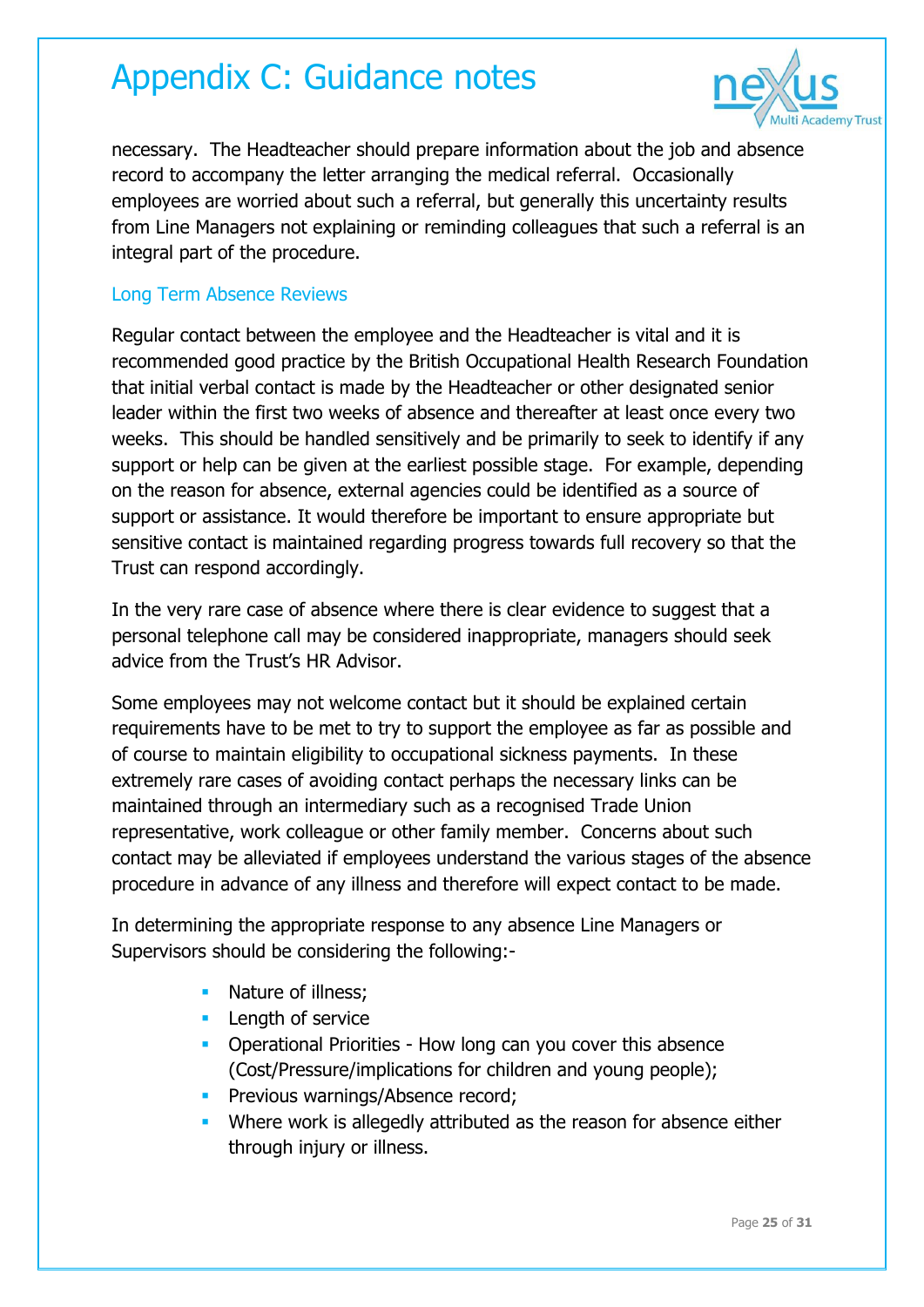

Careful judgment will be necessary where employees have had lengthy absence either due to the same medical problem or as a result of various illnesses. If Headteachers are unsure of the appropriate steps then advice on possible courses of action should always be sought from the Trust's HR Advisor.

As deemed appropriate throughout the period of absence it may be necessary to require an employee to attend a meeting to discuss their long term absence from work. This meeting would normally be at a work location but in certain circumstances, dependant on the nature of the medical condition, or views of the employee and their representative, this could be held at the employee's home or a neutral location.

The meeting is an opportunity to re-establish face to face communications with an absent employee and to determine an appropriate way forward. There is a Sickness Interview Form to assist school leaders through formal reviews.

The detail of the discussion should include the following:-

- An indication of the likely medical prognosis;
- A formal record of the status of the absence;
- Detail of medication being prescribed;
- **Explain next steps e.g;** 
	- Continue recuperation,
	- Set date for review,
	- Consideration of reasonable adjustments/modifications,
	- Potential for formal visits or phased return to work,
	- **Arrange medical.**

Following the meeting a letter confirming the discussions held should be sent to the employee.

#### Rehabilitation to work

It is important for school leaders to consider taking positive steps to re-integrate employees back into work at the earliest available opportunity. This could include consideration of a return to work in a supernumerary capacity to perform some work within the school prior to returning to their job.

This could only be considered where the proposed temporary arrangement was supported by medical opinion and after discussion with the Trust's HR Advisor. It should, for example, be possible in some circumstances for employees seeking to return to work after a lengthy absence to work alongside colleagues or to provide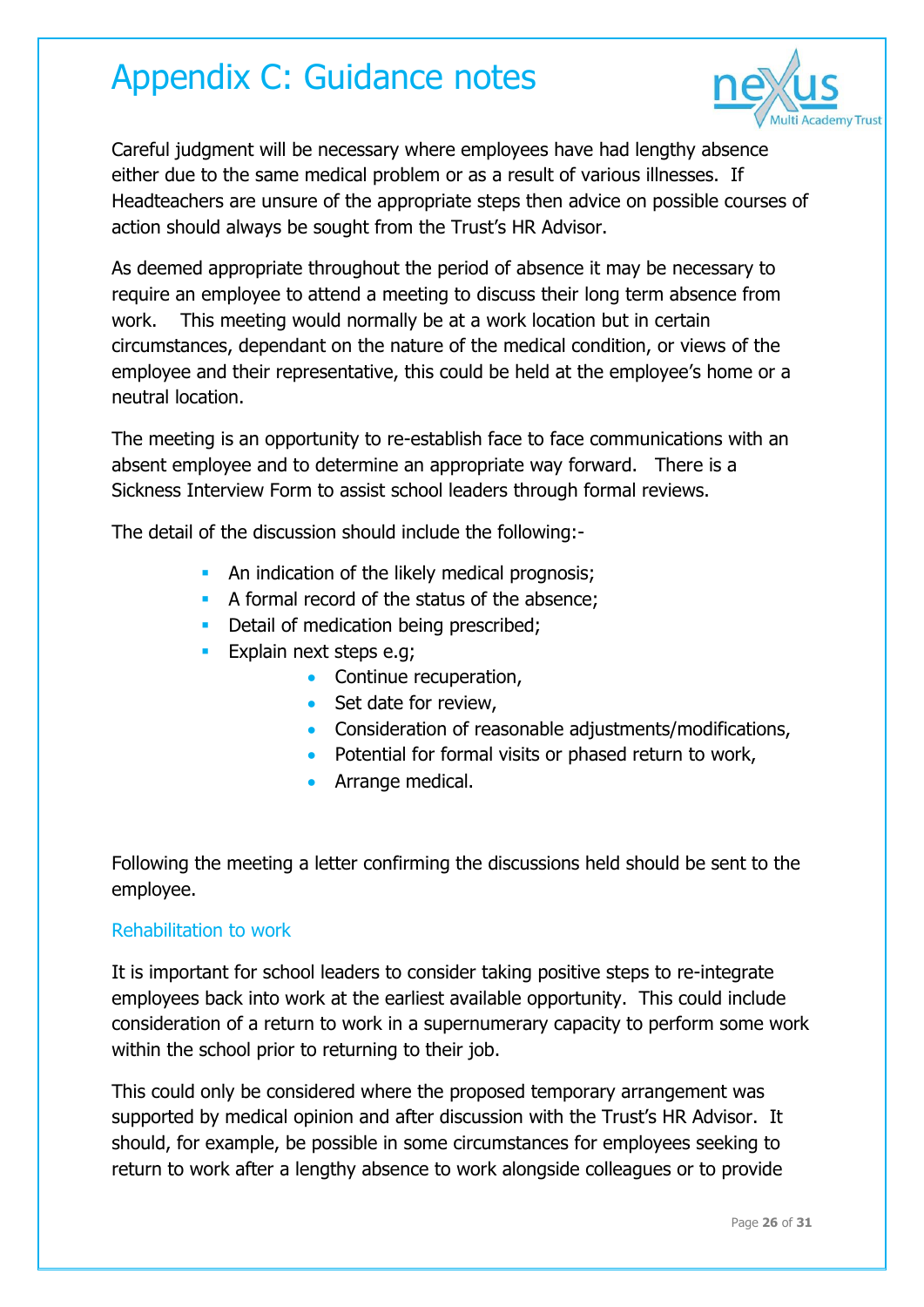

additional general administrative support. This arrangement should only be for a short period of (no longer than 6 weeks or a half term, whichever is longest) while full rehabilitation into the substantive post is achieved or while awaiting the identification of a suitable alternative job.

It is important that any such supernumerary situation is kept under close review. These arrangements are only suitable in the circumstances where a full return to work is anticipated in the near future and therefore this action can be a positive step to help ease an employee's return to work.

Schools also derive some benefit over this period by their employee returning to work early and therefore should seek to actively explore possible applications of such arrangements. Of course an employee may not recover sufficiently in this designated rehabilitation period or suffer further ill health, which then requires additional absence from work. In limiting the period of rehabilitation to a short period of no more than 6 weeks this should ensure there is no loss of benefit from the Department for Work and Pensions.

One of the hardest steps in respect of long term absence is how the employee can best be rehabilitated into work. It is advisable for the employee, while still certified as absent from work, to have made some short-term preliminary visits to work. These may be initially short visits or meetings but should progressively increase to ensure the employee has the capacity to attend for work on their return and undertake the full range of duties and responsibilities of their post. This should also minimise the potential for a relapse and help the employee come to terms with work after a long spell of absence.

A further step to consider would be the potential for a limited phased return to work. This could incorporate the use of an employee's unused but accrued annual leave (where applicable) entitlement to allow a 3 or 4 day week on receipt of certification that the employee is fit to return to work. This should follow from a planned programme of visits and be restricted to a period of no more than 6 weeks to ensure the return can be sustained.

#### Adjustments and Modifications

In the light of a "long term condition", which has a substantial and long-term effect on normal day to day activities, Headteachers need to give consideration to potential reasonable modification or adjustment to a job, so that an employee can return to work and continue in their post.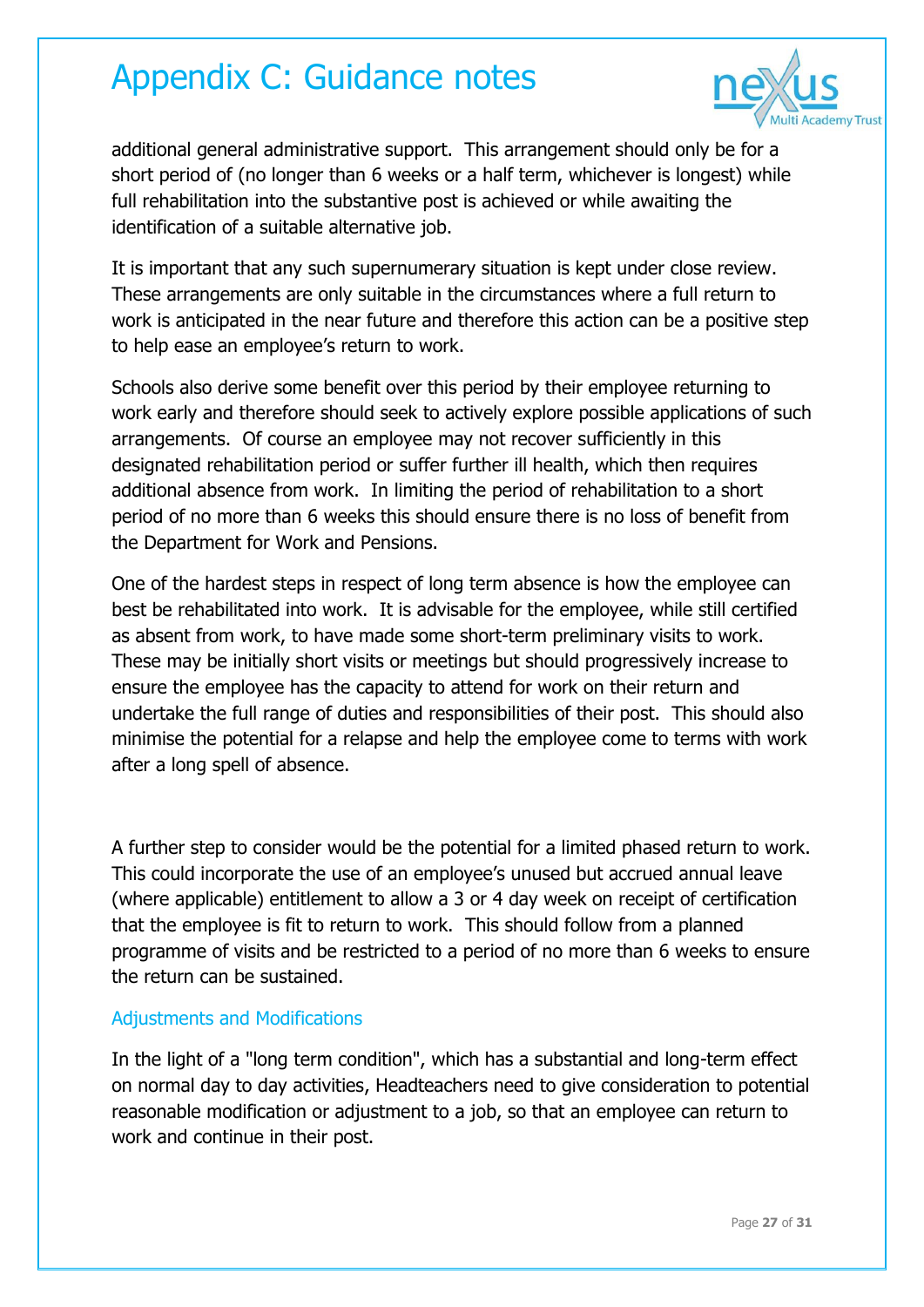

This could for example in the case of recovery from broken bones be for a limited period while full strength is recovered to enable the full range of duties are performed.

In more fundamental restrictions to normal day to day activities the modification or adjustment may become permanent. Advice on these matters should always be sought from the Trust's HR Advisor. The Trust seeks to make balanced judgements in these circumstances and therefore the advice of Human Resources will endeavour to promote a consistency of approach and identify access to potential providers of support.

Alternatively consideration may be given to researching redeployment options into suitable alternative employment in the same or other service.

#### Redeployment

Redeployment to other work is to be considered a serious potential opportunity to be assessed by Headteachers and the Trust Chief Executive Officer (who has oversight of all academies within the MAT). Such considerations need to have due regard to available posts matched against the skills, qualifications, and capabilities of the redeployed employee. Similarly the suitability of any redeployment will need to have regard to the reason for the sickness absence and the possibility of a recurrence of absence in the future.

Potential opportunities maybe identified by referring to potentially suitable advertised vacancies on the Trust's Vacancy Bulletin.

Redeployment on the grounds of ill health will be on the terms and conditions appropriate to that post.

#### Recording

Details of any agreement on returning to work in these circumstances should, as should any formal discussion with employees, be confirmed in writing with a copy retained on file together with notes of the interview.

Where a medical opinion is required:-

- a. The Trust's HR Advisor should be requested to make arrangements with the Trust's Occupational Health Service provider;
- b. Line Managers need to prepare a comprehensive and objective information package about the employee's duties and absence record and pass to Occupational Health to inform their consideration of the circumstances;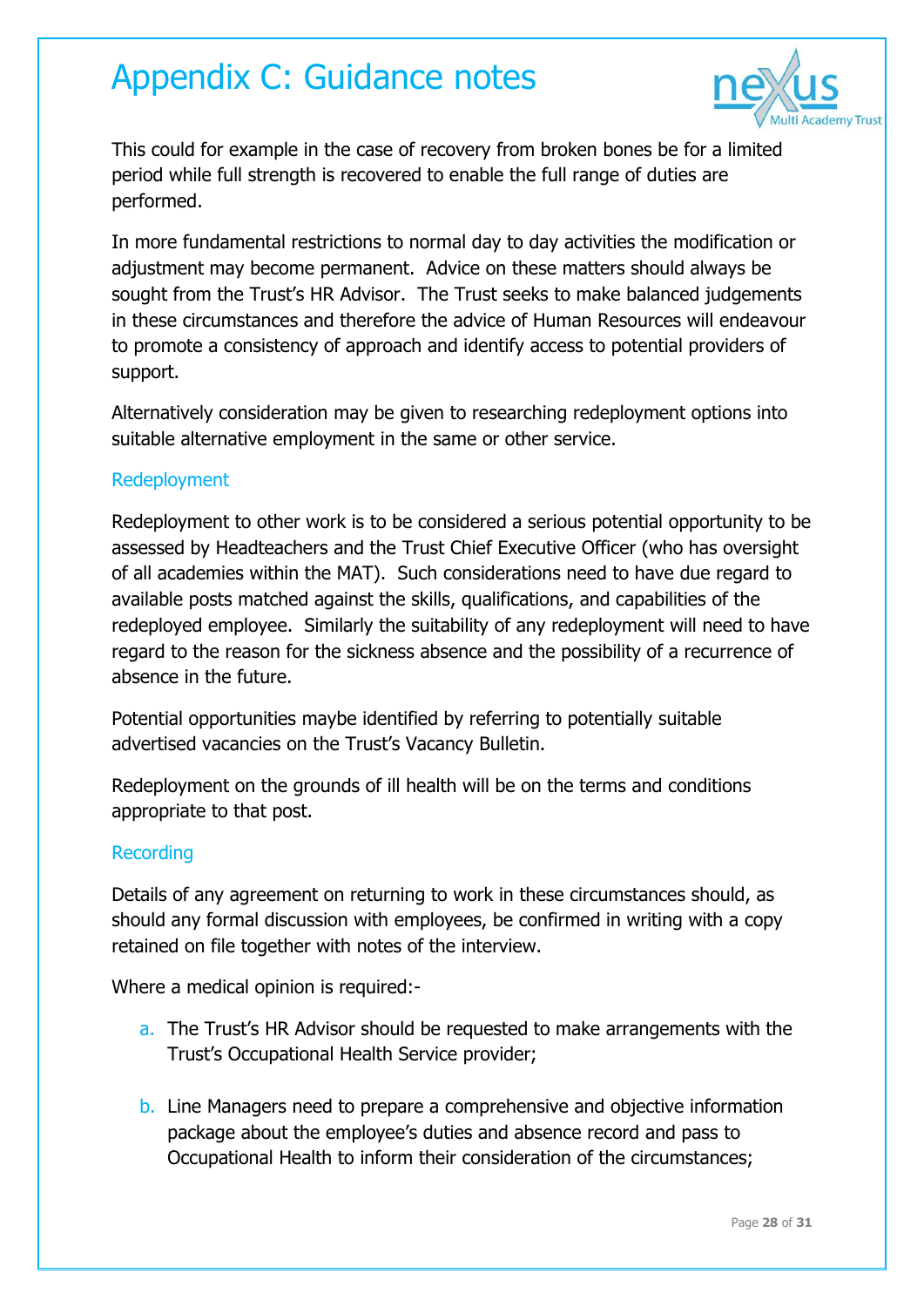

c. On receipt of a Medical Opinion after the referral, Headteachers need to meet with their employee to decide on the next course of action as outlined above in the paragraphs above.

If Medical Opinion indicates a return is unlikely to be imminent and that no adjustments or modifications are applicable, it will be necessary to call the employee to an interview. The employee needs to have been made aware at a previous interview that ultimately, if their absence persisted or operational priorities dictated, then a future interview, held after an appropriate timescale for recovery has elapsed, will likely have to give consideration to their continued employment.

Where an employee has had previous absence and/or are in receipt of a Final Written Warning it would be appropriate for Headteachers to make early intervention in the management of the sickness absence. It is expected that employees in the situation of having previous warnings for sickness absence are kept under close review. This could, in the light of further spells or continuing absence, result in a meeting being called at which consideration would be given to the employee's continued employment.

At this interview an explanation of the medical prognosis, balanced against the school and Trust operational priorities, will need to be shared with the employee. It will be appropriate to give an indication at this interview of appropriate incapacity benefits, pensions and associated procedures. In the case of a member of the Local Government Pension Scheme the decision may be that the employee may retire on ill health grounds.

In these cases, if medical opinion confirms the employee has a condition that is deemed permanent and which is preventing the employee from returning to their job, the Trust may, in conjunction with the employee, set in motion the process by which ill health retirement might be obtained. If there is an inconclusive medical opinion or where treatment has not yet resulted in recovery within a timescale that is acceptable to the Trust then even where employees are members of the Pension Scheme a decision will have to be made to issue notice to terminate employment.

The ability to dismiss fairly from employment obviously depends upon the facts of each situation. As outlined previously the employee should be well aware that such consideration is being considered and have been previously issued with appropriate warnings.

A decision to dismiss from employment must only be taken in consultation with the Trust's HR Advisor attending such an interview. A dismissal should be in accordance with the terms of the contract of employment, the Trust's Scheme of Delegation, and confirmed in writing to the employee.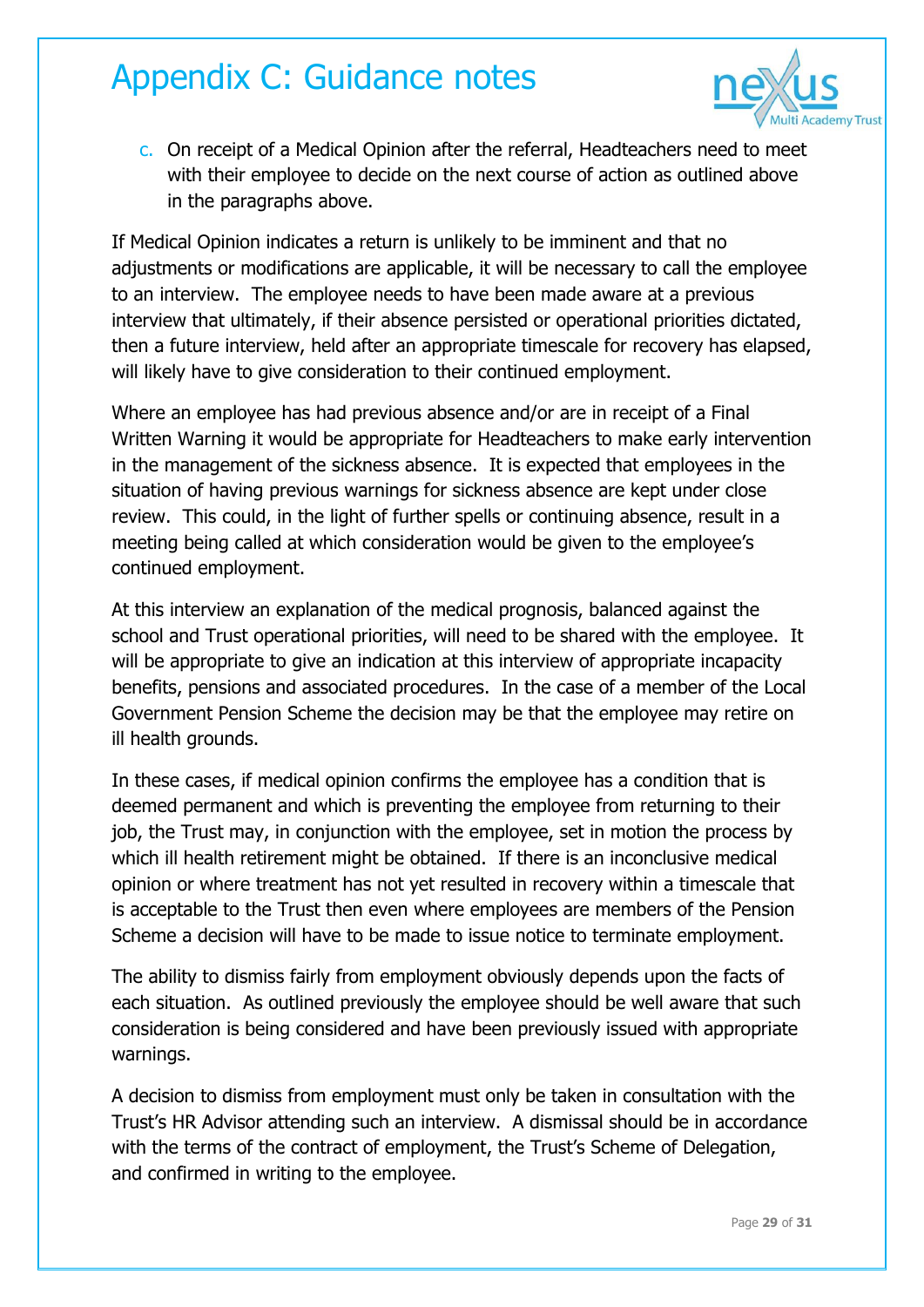

Even if such a decision is taken, subject to their condition continuing or subsequently being deemed permanent by their own consultant, a member of the Local Government Pension Scheme can still establish a retrospective entitlement to their pension benefits.

Employees who are not members of the Local Government Pension Scheme should be issued with notice to terminate their employment, as they will not be eligible to any pension benefits on permanent or frequent ill health that prevents them from performing the duties of their job. They should be made aware that they could be eligible to receive one or more of the range of state benefits.

Employees should be notified that they do have the right to appeal against this decision within 7 days of the date they receive the letter.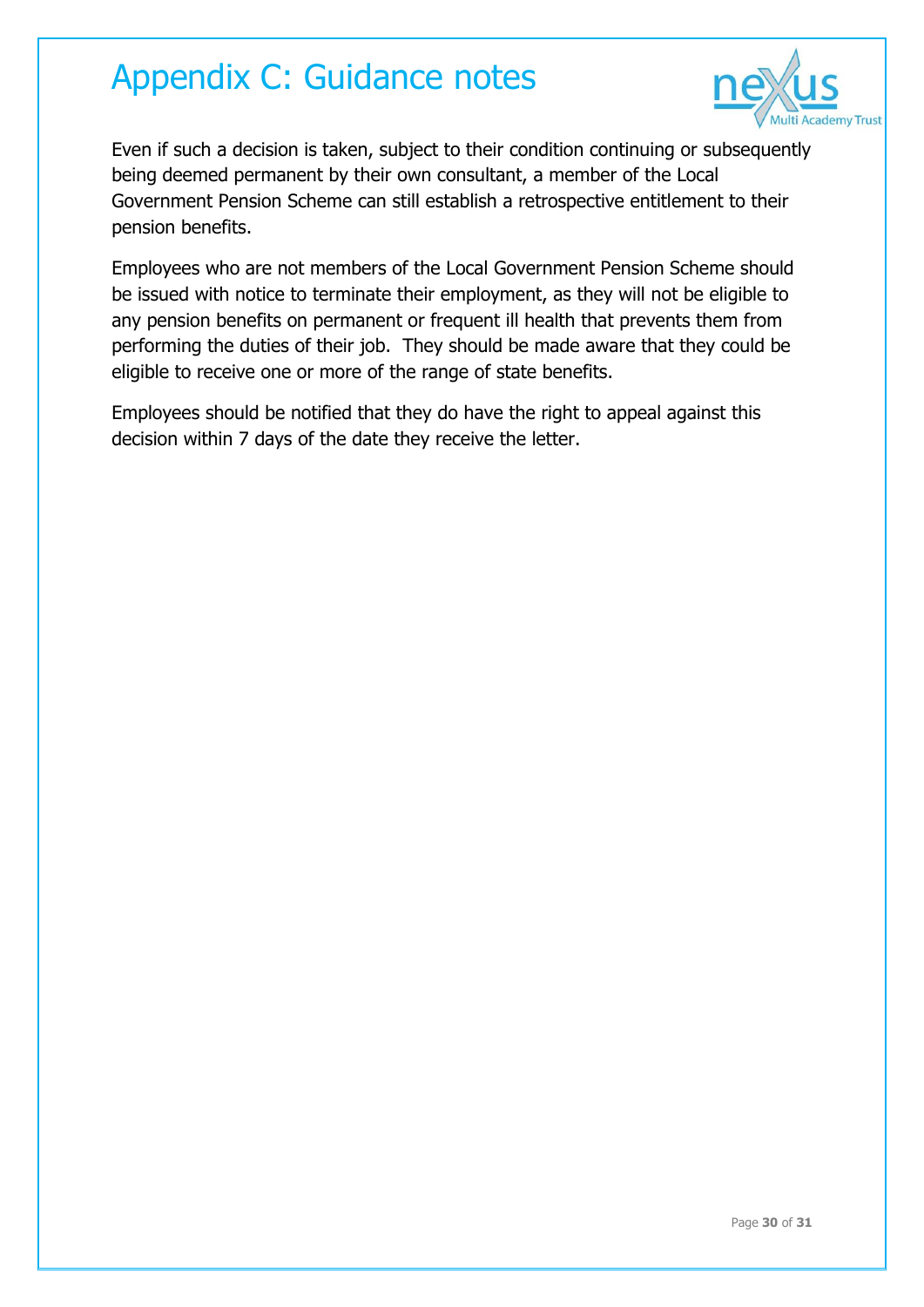Appendix D: Access to medical records ne



# Access to Medical Reports Act 1988 - Explanatory Note for Employees

This note sets out your statutory rights under the access to Medical Reports Act 1988 and explains the procedure for applying these rights.

Nexus Multi Academy Trust cannot apply for a medical report from a doctor who has been responsible for your physical or mental health care without your consent. Furthermore, the consent form asks, in accordance with the Act, whether you wish to see the report before it is sent to the Trust.

The Trust (via the employing school/academy, unless centrally employed) will inform your doctor of the fact that they wish to access your medical report and will notify you of the date that the application for the medical report is actually made.

You then have twenty-one days in which you must make arrangements to see the report with your doctor. There is no charge for reading the report but should you request a copy of it from your doctor you may be charged a fee to cover the cost of doing so. When you have seen the report you are entitled to ask the doctor to amend any part of it which you consider to be inaccurate or misleading. If the doctor does not agree to amend the report as requested you will be able to attach a written statement to the report giving your view on its content.

Whether or not you decide to see the report before it is supplied to the Trust, the doctor will be obliged to keep a copy of the report for at least six months after the date it was supplied and you will be entitled to have access to that report.

Please note that the doctor is not obliged to let you see those parts of the medical report that he/she believes would be likely to cause serious harm to your physical or mental health or that of others, or which would reveal information about another person or the identity of a person who has supplied the doctor with information about your health unless that person also consents. In those circumstances the doctor will notify you and you will be limited to seeing any remaining part of the report.

Reports arising from examinations by the District Medical Officer, which may be requested in accordance with your Conditions of Service, would normally fall outside the Act, but it is the practice of the Trust to show such reports to individuals when received.

You are advised to keep this explanatory note for further reference.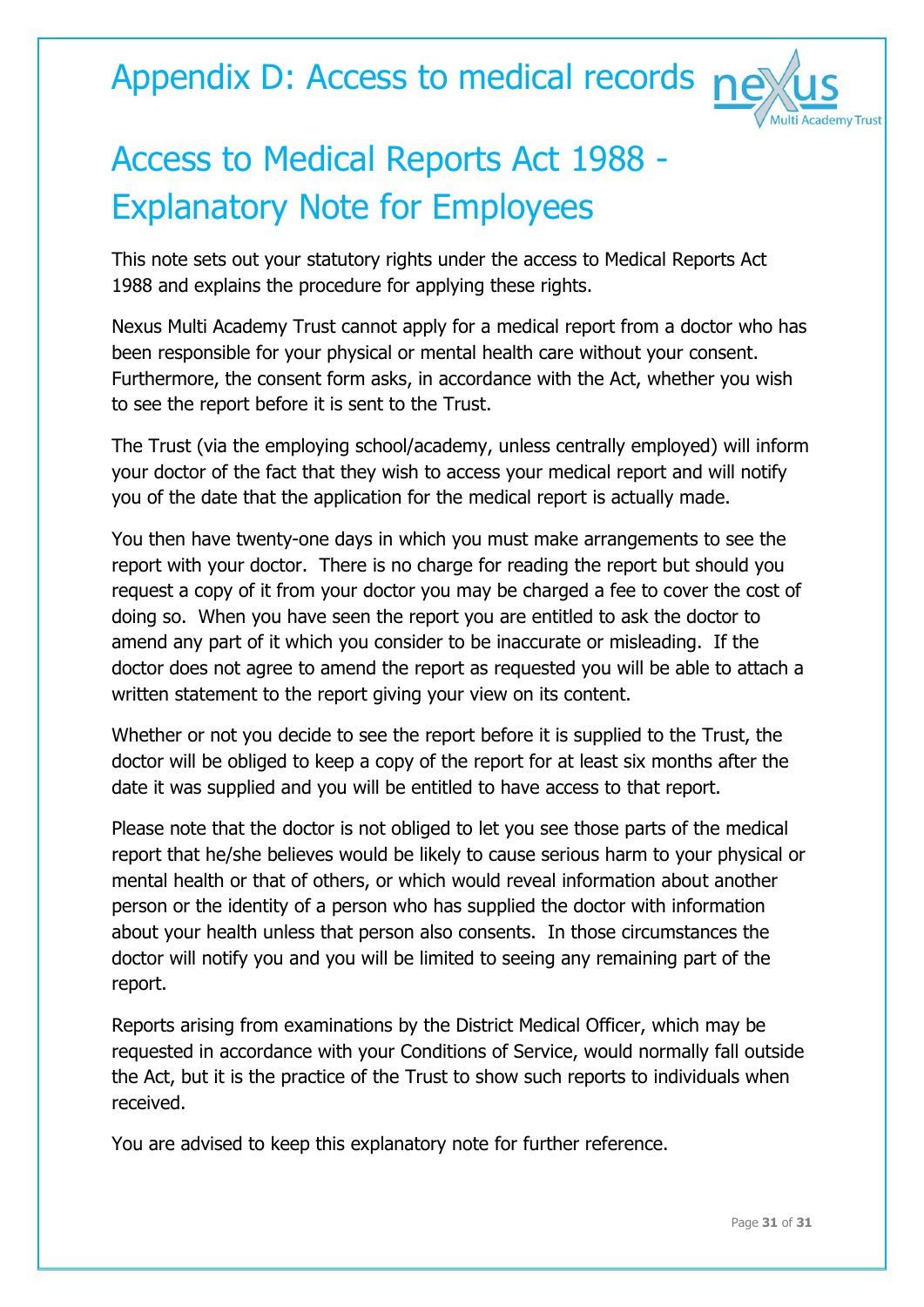### Appendix E: Occupational sick pay



# Sickness entitlements to occupational pay

Payments made during periods of sickness are usually made up of two elements:

- a) A Statutory Allowance which is usually Statutory Sick Pay (SSP)
- b) The Authority's Occupational Sick Pay (OSP)

#### **Occupational Sick Pay**

Subject to your satisfactory completion of the requirements of the Trust's Occupational Sickness Payments Scheme you will be entitled to receive sick pay as detailed in the table below.

| During 1st year of                    | 1 months full pay and (after completing 4 months |
|---------------------------------------|--------------------------------------------------|
| service                               | service) 2 months half pay                       |
| During 2nd year of<br>service         | 2 months full pay and 2 months half pay          |
| During 3rd year of<br>service         | 4 months full pay and 4 months half pay          |
| During 4th and 5th year<br>of service | 5 months full pay and 5 months half pay          |
| After 5 years' service                | 6 months full pay and 6 months half pay          |

**Statutory Sick Pay** is a flat rate payment made to employees who are off work because of sickness, based on average earnings and is paid as part of the normal gross pay in the relevant week/month.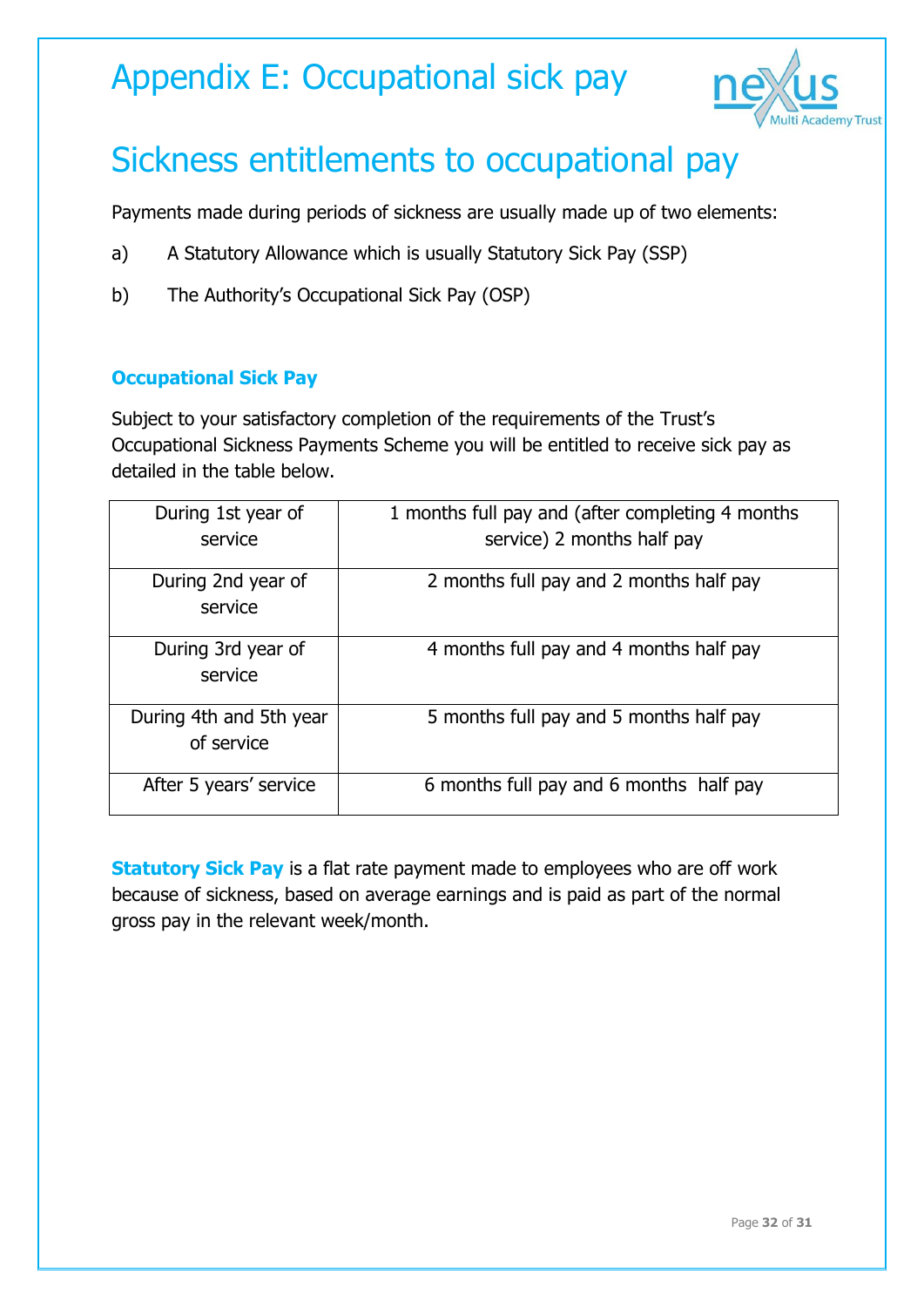

## 1. Introduction

The peri menopause, menopause and post menopause are a natural event in most women's lives during which they stop having periods and experience hormonal changes such as a decrease in oestrogen levels. It usually occurs between the ages of 45 and 55 and typically lasts between four and eight years. However, each woman's experience will differ, and menopausal symptoms can occasionally begin before the age of 40. Perimenopause, or menopause transition, begins several years before menopause. Symptoms vary widely and can be cognitive, physical and psychological and note that they can affect an employee's comfort and performance at work.

We have a positive attitude towards the menopause. We recognise our duty in relation to equalities and health and safety, including the wellbeing of our staff and commit to making reasonable adjustments and ensuring additional support is available to those experiencing menopausal symptoms.

# 2. Aims

This guidance aims:

• To create an environment where staff feel confident enough to raise issues about their symptoms and ask for support and adjustments at work.

• To ensure that conditions in the workplace do not make menopausal symptoms worse and that appropriate adjustments and support are put in place, recognising there is no 'one size fits all' solution.

• To reduce sickness absence due to menopausal symptoms and retain valued staff in the workplace.

## 3. Roles and responsibilities

Menopause is not just a gender or age issue, as it can impact on all colleagues both directly and indirectly. It is everyone's responsibility to support individuals experiencing menopausal symptoms, or affected by them, and to treat them with dignity and respect.

Employees are encouraged to inform their line manager and Human Resources that they are experiencing menopausal symptoms at an early stage to ensure that symptoms are treated as an ongoing health issue rather than as individual instances of ill health. Early notification will also help line managers to determine the most appropriate course of action to support an employee's individual needs. Employees who do not wish to discuss the issue with their direct line manager may find it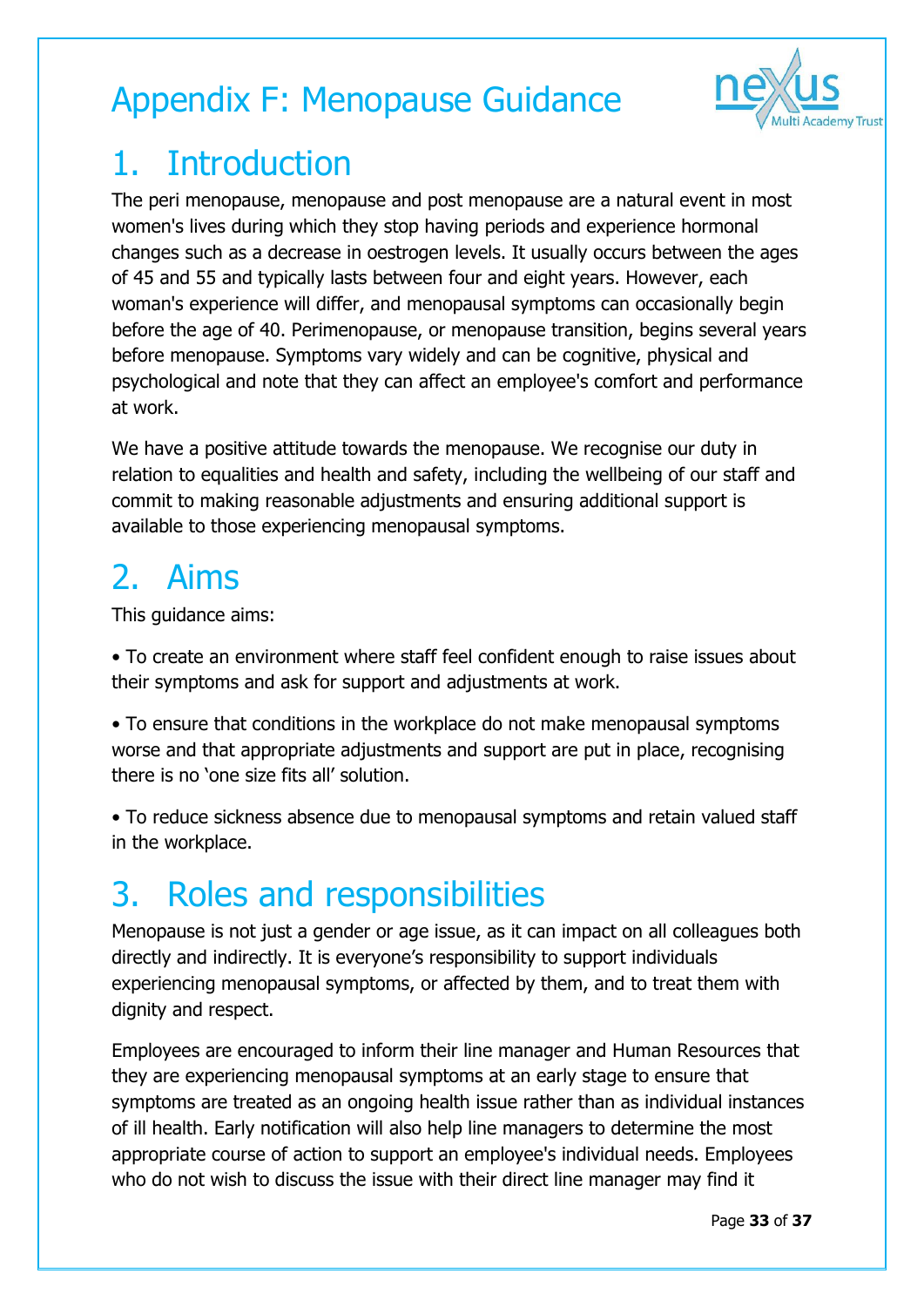

helpful to have an initial discussion with a trusted colleague or another manager instead. Employees should take and act on advice from their medial practitioner about measures they can take to support their health and wellbeing and engage in risk assessments in the workplace. Employees can also raise the issue with Human Resources if they need support.

Line managers will be provided with training and support. They will be open and ready to listen and act sympathetically, sensitively and appropriately. Line mangers will be responsible for undertaking, monitoring and implementing a risk assessment where they have been notified that an employee is experiencing menopausal symptoms.

Confidentiality will always be maintained.

### 4. What actions we will take

A risk assessment will be undertaken with the employee to determine appropriate measures which can be applied to support the individual in the light of their specific symptoms.

Supportive measures/reasonable adjustment will be put in place wherever possible, which may include but are not limited to:

- Environmental adjustments such as temperature control and ventilation (e.g. leaving doors/windows open, adjusting room temperatures (having consideration for all users), providing fans/window coverings)
- Hygiene facilities providing facilities and facilitating breaks for women who need to access toilet/washing/changing facilities, access to cold, fresh water
- Flexible working considering requests for changes to working arrangements (e.g. temporary reduction in hours, adjustments to working patterns)
- Attendance time off for menopause-related medical appointments and adjustment to normal absence triggers
- Procedures and processes adjustments which support and avoid any detriment to menopausal women (e.g. recognising symptoms can affect concentration and performance)
- Access to Occupational Health/Employee Assistance Programme/Counselling where applicable.

Where adjustments are unsuccessful, or if symptoms are particularly severe, a referral may be made to occupational health for further advice and support.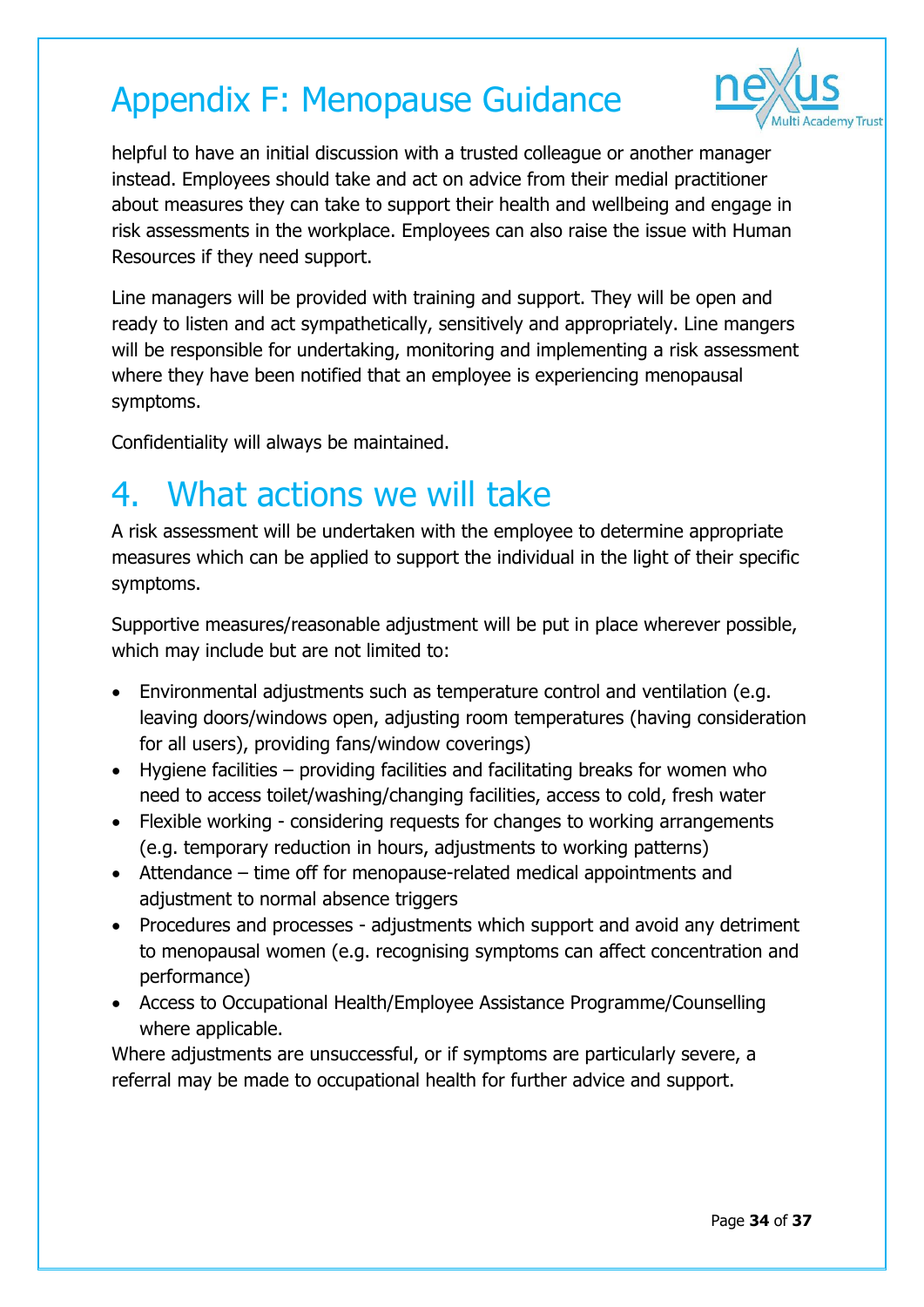

#### **Strictly Confidential**

#### **MENOPAUSE RISK ASSESSMENT**

This document is a living document and should be completed by the employee and line manager together. It should be retained for as long as is necessary.

During meetings between the employee and manager this document should be updated to reflect the current situation.

Symptoms and solutions will vary considerably. The following template provides some points for consideration but must be adapted and tailored to the individual.

| <b>Full Name:</b>                  |  |
|------------------------------------|--|
| Role:                              |  |
| <b>Line Manager Name and Role:</b> |  |

| <b>Symptoms</b><br>(add/amend as<br>required)                                | <b>Considerations</b>                                                                                                                                                                                                  | <b>Measures/reasonable</b><br>adjustments agreed.<br><b>Include responsibilities and</b><br>timescales |
|------------------------------------------------------------------------------|------------------------------------------------------------------------------------------------------------------------------------------------------------------------------------------------------------------------|--------------------------------------------------------------------------------------------------------|
| Temperature<br>regulation/fluctuations                                       | Environmental issues?<br><b>Ventilation Temperature</b>                                                                                                                                                                |                                                                                                        |
| Need for facilities - toilet<br>breaks, washing, changing                    | Toilet, washing and changing<br>facilities?<br>Can breaks be taken as needed?                                                                                                                                          |                                                                                                        |
| Aches and pains, dizziness,<br>lack of energy, headaches                     | Adjustments to environment?<br>Adequate breaks?<br>Will flexible working/adjustments<br>to duties help and can these be<br>accommodated?<br>Medical advice sought and acted<br>upon?<br>Is an OH referral appropriate? |                                                                                                        |
| Mood swings, Irritability,<br>Loss of Concentration/poor<br>memory, Insomnia | Opportunity for breaks?<br>Will flexible working/adjustments<br>to duties help and can these be<br>accommodated?<br>Can work be checked/supported?<br>Can reminders/prompts be<br>provided?<br>Outlet to talk?         |                                                                                                        |
|                                                                              |                                                                                                                                                                                                                        |                                                                                                        |